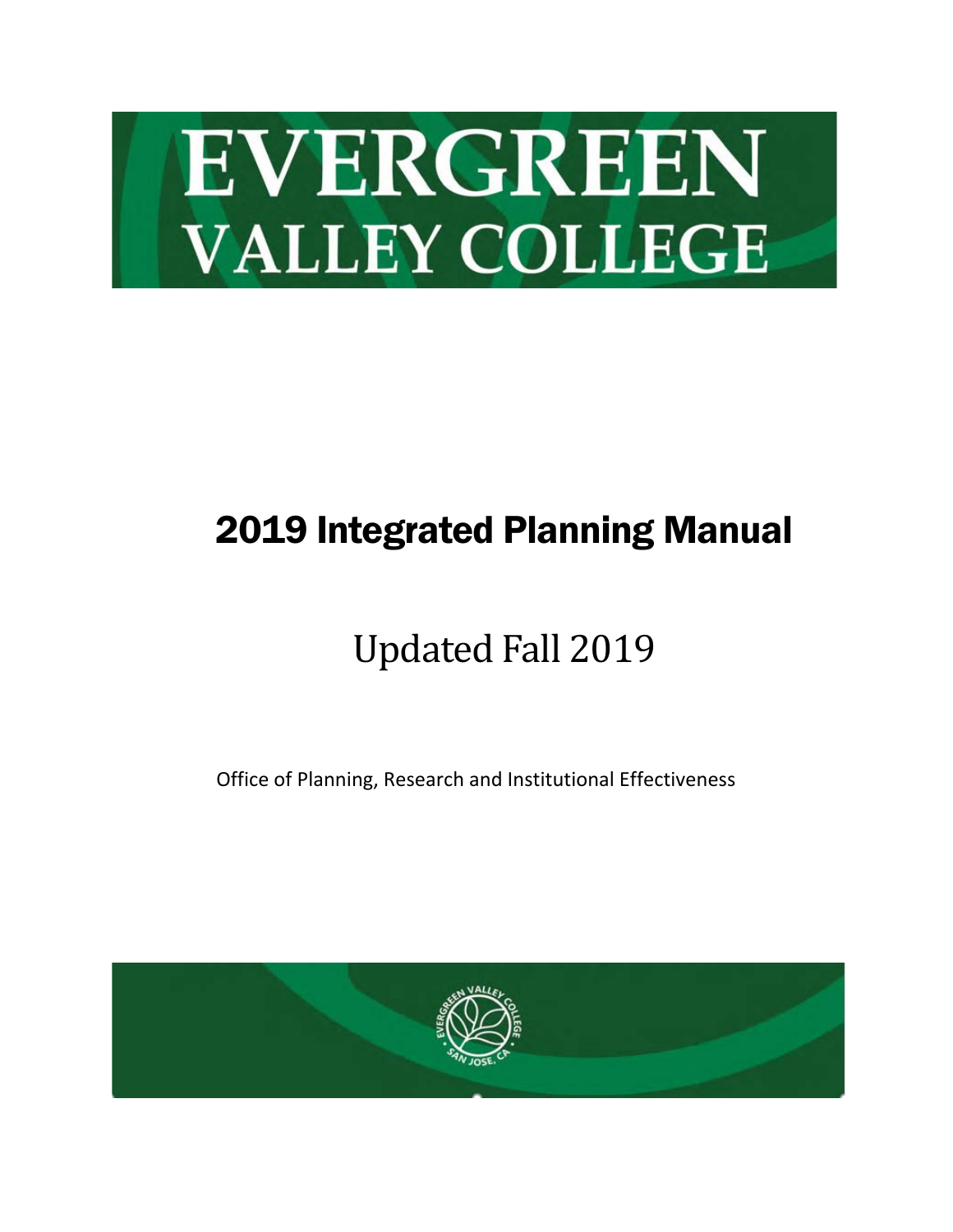## **Table of Contents**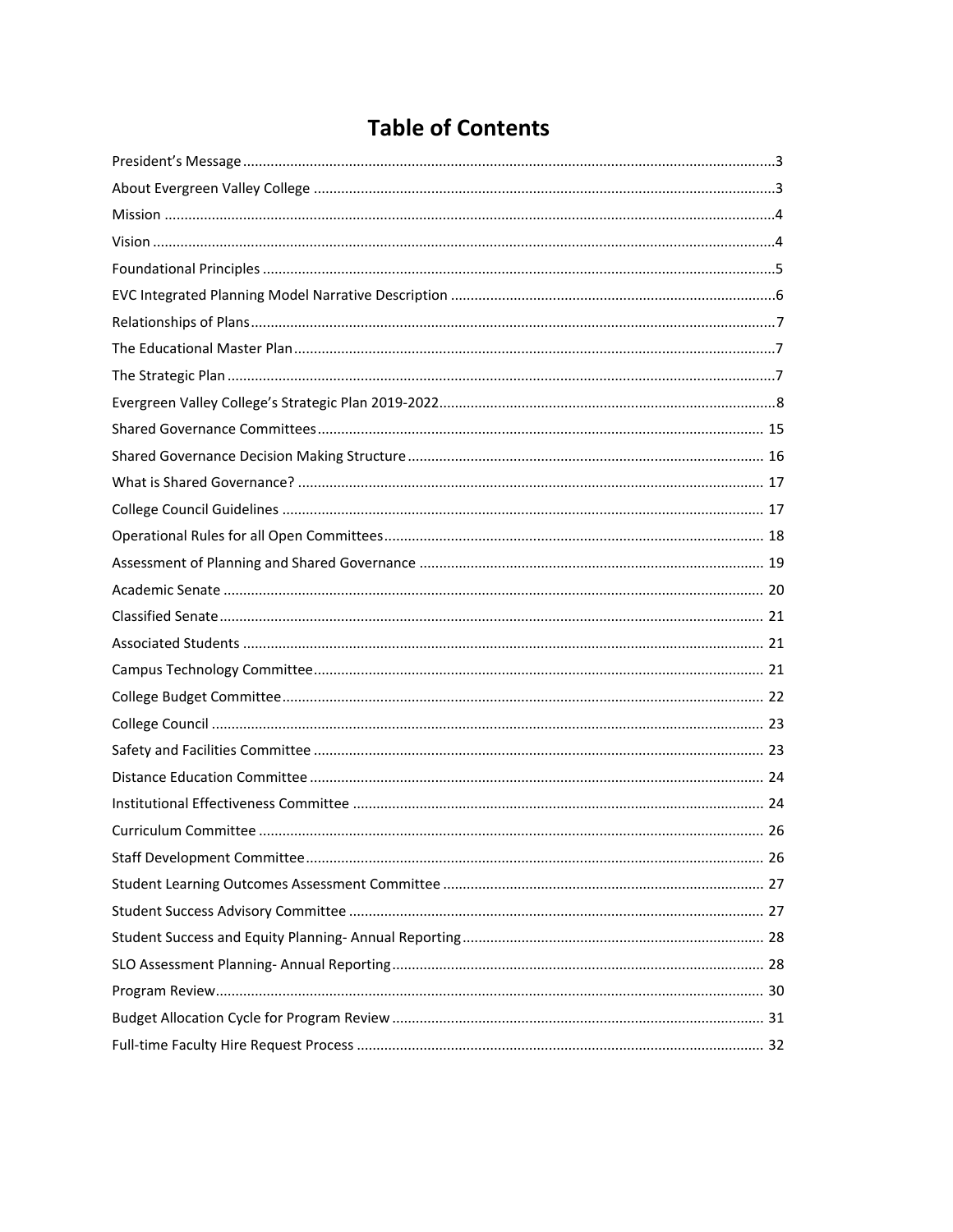### <span id="page-2-0"></span>**President's Message**

I am pleased to present Evergreen Valley College's Integrated Planning Manual. This manual represents the work of our committees, campus leadership and all campus stakeholders who have the opportunity to contribute to the participatory governance decision-making on campus. This manual includes our college values, vision and mission and relies on the work of faculty, classified staff, administrators and students. With many initiatives guiding our work, including Guided Pathways, the State Chancellor's Vision for Success, Student Equity, Strategic Enrollment Management and AB-705, the leadership and governance work is extremely important to the planning function of the institution. In this manual, we outline the committees on campus, their contribution to governance, our integrated planning cycle and how data-driven decisions are made on campus.

### <span id="page-2-1"></span>**About Evergreen Valley College**

Evergreen Valley College (EVC) opened its doors in 1975 to 3,000 students and currently hosts nearly 15,000 students from more than 70 countries. The rich variety of cultures, which both enhances and enriches campus life, comprises one of the most diverse student bodies within the California Community College System.

Planning for the college began on July 1, 1964, when the San José/Evergreen Community College District (SJECCD) officially became an independent college district. The site was purchased in 1967 and named Evergreen Valley College in 1970. When the first two buildings were complete in 1975, we welcomed our first graduating class.

Bond measures passed in 1998, 2004, 2010 and 2017, have allowed us to renovate and build much needed classrooms and labs for biological sciences and nursing education programs, a robust Library, a center to accommodate vibrant student life, the Montgomery Hill Observatory, and the Center for the Arts, which includes a 400-seat Theater.

In addition to these new buildings, existing facilities have been improved. The over 30-year-old Cedro and Physical Education buildings have been renovated to 21st century standards. The college also renovated Gullo, a center to accommodate vibrant student life. There have been extensive site improvements including walkways, utilities, landscape, driveways/fire lanes and bicycle parking, throughout campus. In addition to Gullo I and II, there are new outdoor areas to facilitate student congregation: such as the Central Green, VPA Plaza, Tech Plaza, and the MS3 green area.

Many of our students find the open space and vibrant greenery a conducive environment to the pursuit of excellence. The District Police is headquartered at Evergreen Valley College.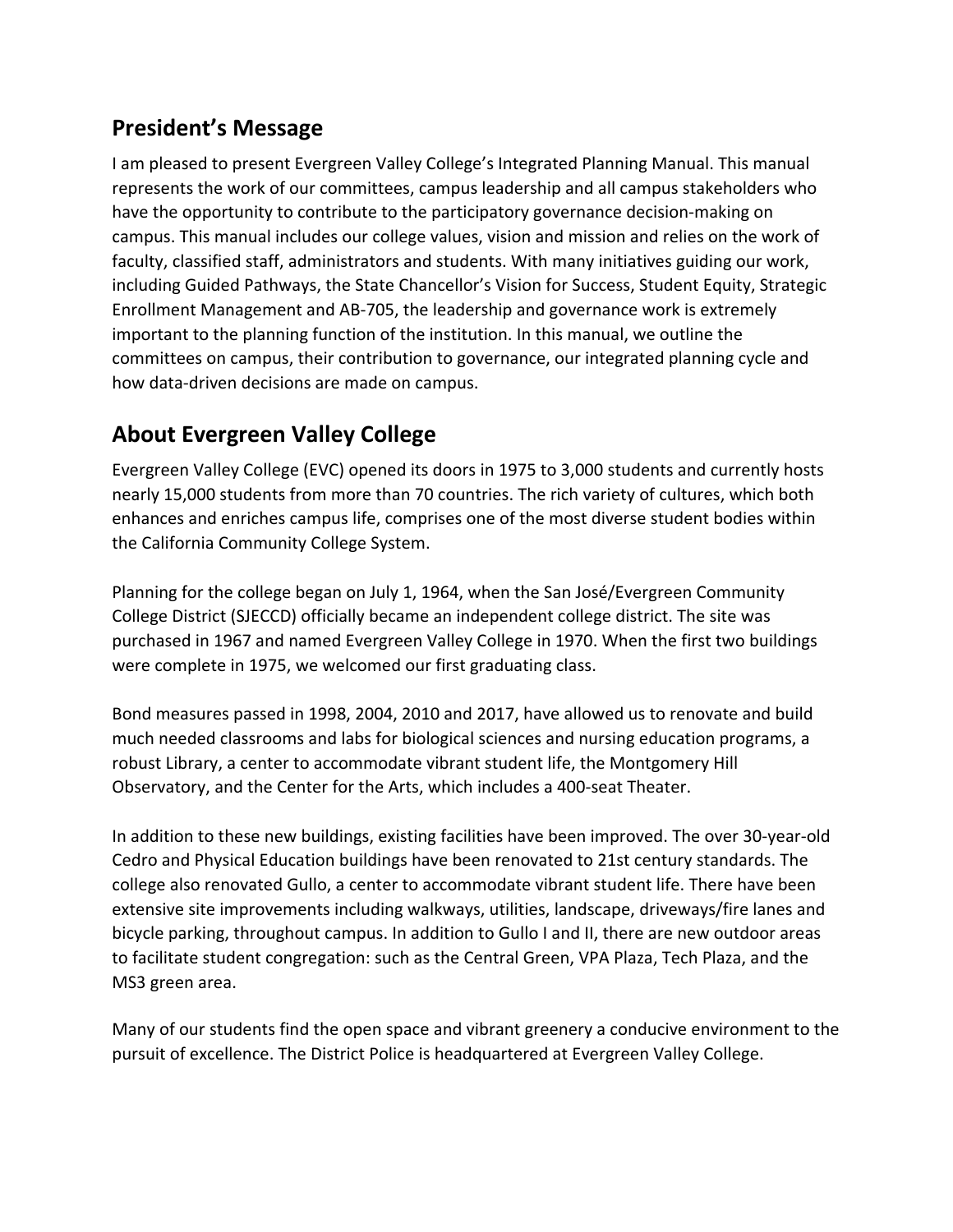### <span id="page-3-0"></span>**Mission**

The Mission and Vision statement describes the college's intended student population and the services the district promises to provide to the community. As such, this statement is the touchstone for the entire planning process.

The college reviews the Mission every three years (see Board Policy 1200). Following a review and revision in early fall 2015, the revised mission statement was approved by the Board of Trustees in October 2015. The Institutional Effectiveness Committee (IEC) will review the mission statement again in fall 2019 and any changes will go through the governance process for approval.

The Evergreen Valley College Mission Statement is:

With equity, opportunity and social justice as our guiding principles, Evergreen Valley College's mission is to empower and prepare students from diverse backgrounds to succeed academically and to be civically responsible global citizens.

We meet our mission through a wide spectrum of educational experiences, flexible methodologies, and support services for our students. We offer associate degrees, associate degrees for transfer, certificates, career technical education, and transfer coursework.

### <span id="page-3-1"></span>**Vision**

Evergreen Valley College will be a high-quality learning institution that is student-centered with a welcoming acceptance of all in an open environment.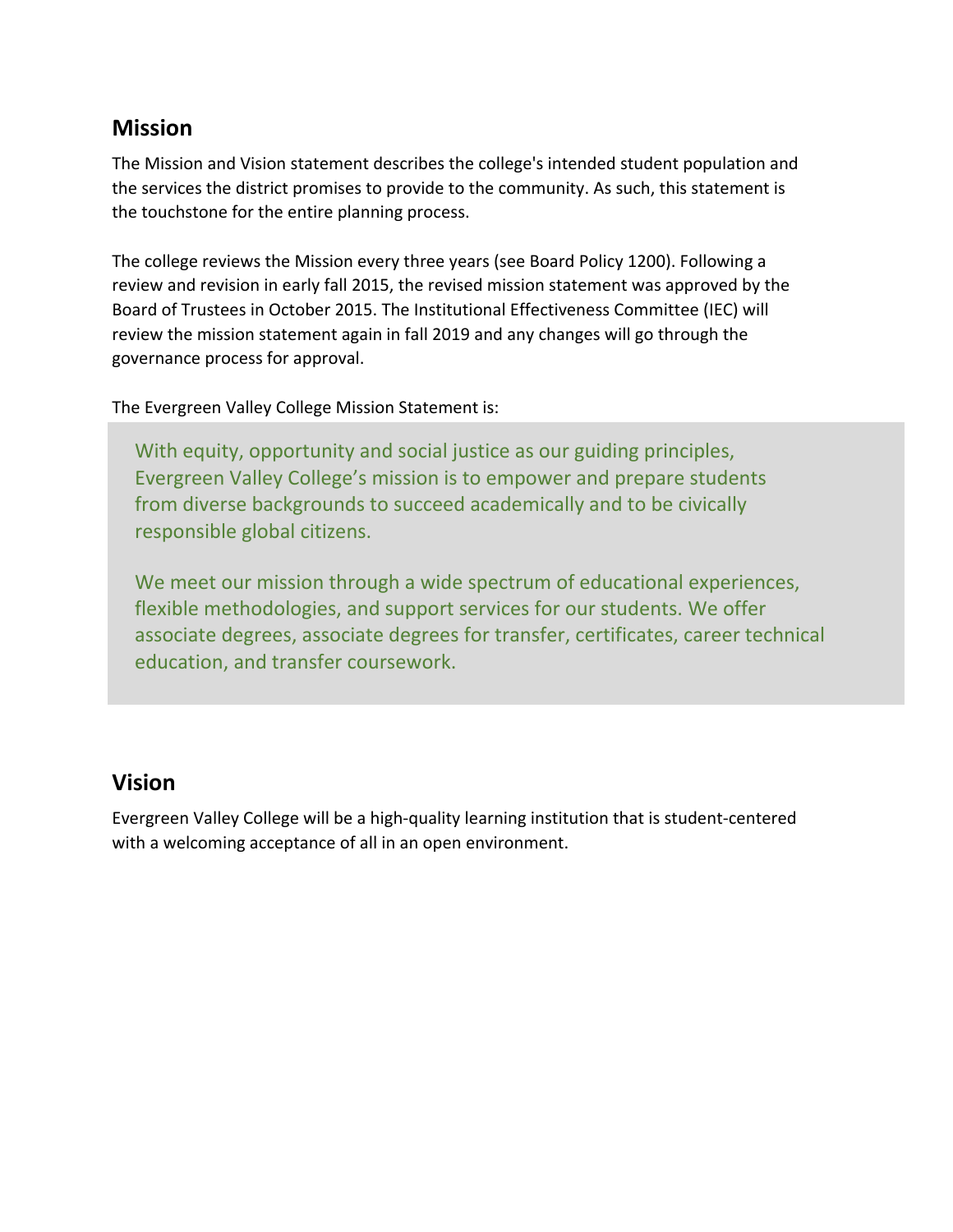### <span id="page-4-0"></span>**Foundational Principles**

In the Evergreen Valley College integrated planning model, planning processes are based on a common set of assumptions and follow well-defined procedures. The ultimate goal of all planning is student learning and success. Assessments focus on how well students are learning and, based on those assessments, changes are made to improve student learning and success.

District planning policies and practices demonstrate institutional effectiveness and a cycle of continuous quality improvement. Dialogue regarding institutional improvement occurs in an ongoing and systematic cycle of evaluation, development of goals and objectives, resource allocation, plan implementation, and re-evaluation. This cycle and the processes used to link the components of the Evergreen Valley College Integrated Planning Model to one another are described in this manual.

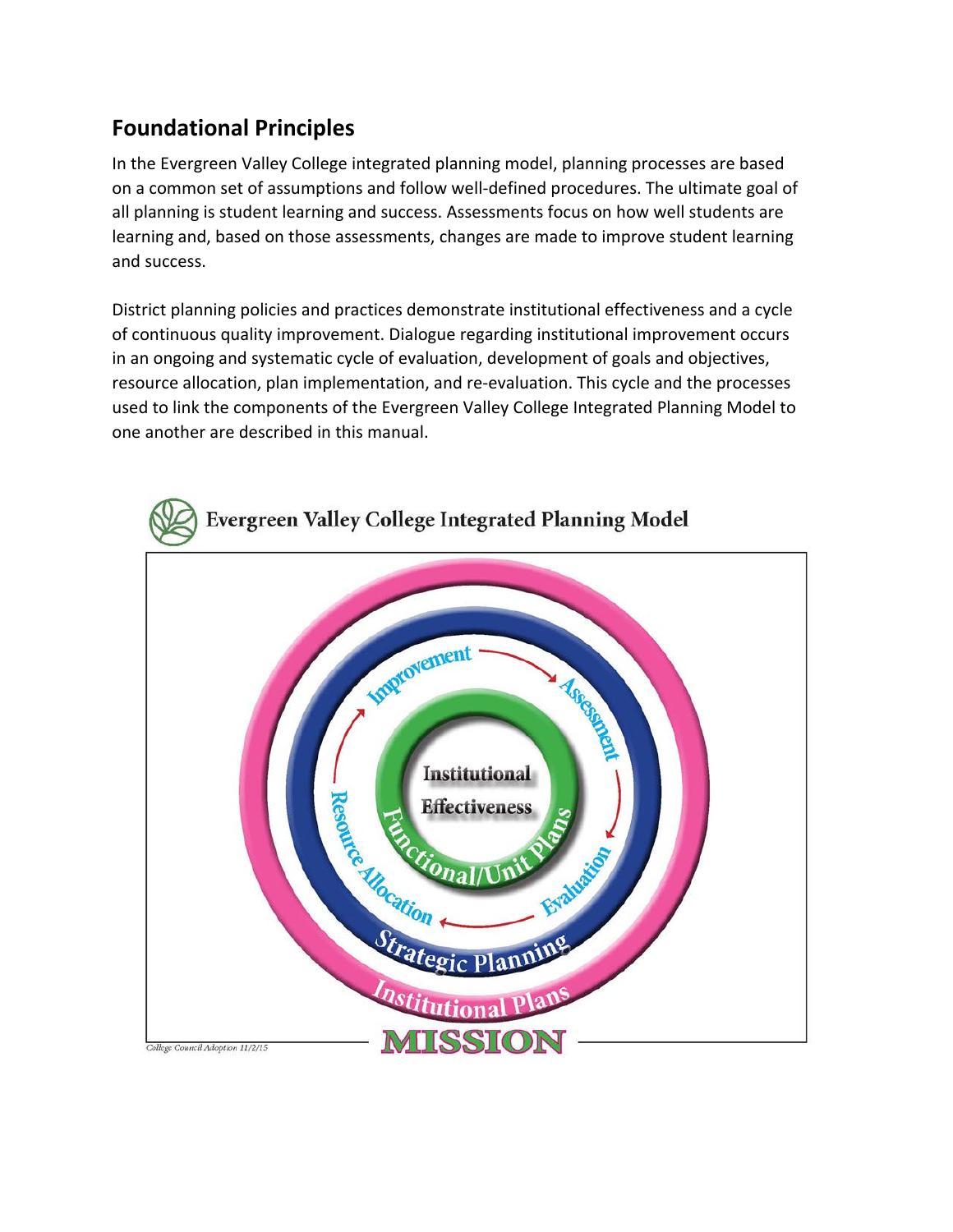| <b>EVC Mission</b>                   | Unifies planning activities with a common set of<br>assumptions                                                                                                                                                                                                                            |
|--------------------------------------|--------------------------------------------------------------------------------------------------------------------------------------------------------------------------------------------------------------------------------------------------------------------------------------------|
| <b>Institutional Plans (Pink)</b>    | Includes long-term college plans and projections:<br>Educational Master Plan (EMP) &<br>Facilities Master Plan (FMP)                                                                                                                                                                       |
| <b>Strategic Planning (Blue)</b>     | Includes the short-term college plans:<br><b>Ongoing Planning Activities:</b><br><b>Strategic Initiatives</b><br>1. Improve Student Success<br>2. Support Student Success<br>3. Enhance Institutional Effectiveness<br>4. Enhance Institutional Effectiveness in the<br>community at-large |
| <b>Functional/Unit Plans (Green)</b> | <b>Operational Planning</b><br><b>Enrollment Management Plan</b><br><b>Distance Education Plan</b><br><b>Success and Support Plans</b><br><b>Technology Plan</b><br><b>Student Equity Plan</b><br><b>SLO Assessment Plan</b><br>Program Reviews                                            |

## <span id="page-5-0"></span>**EVC Integrated Planning Model Narrative Description**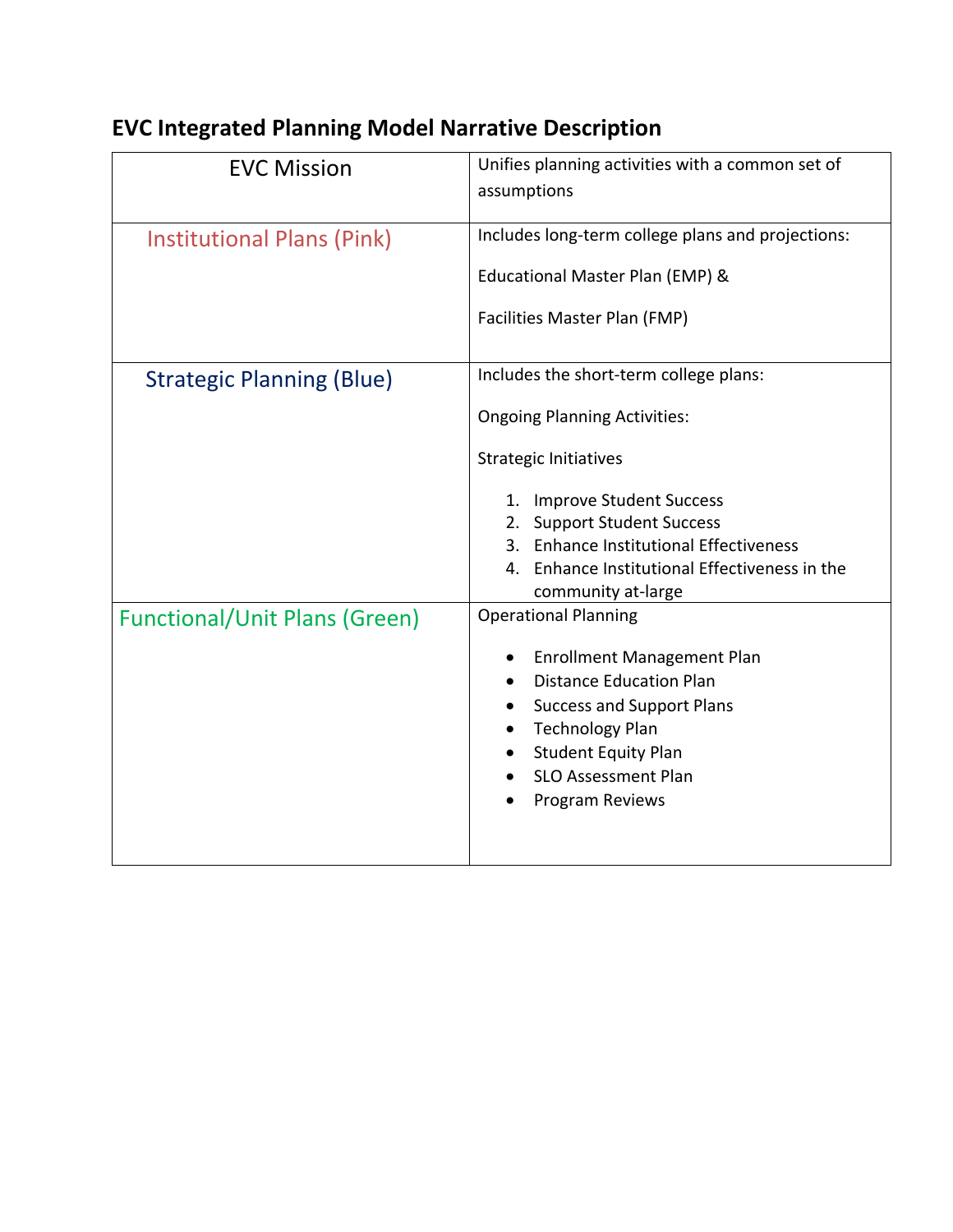### <span id="page-6-0"></span>**Relationships of Plans**

The State's *2017 Vision for Success* document, San Jose Evergreen Community College's Board of Trustees *Global Ends Policy Statement,* a district-wide mission, and the District's *2018-2025 Strategic Priorities* document provide a framework that ensures EVC approaches future services to the community in a similar manner, and with a common sense of purpose. EVC, through its collegial planning processes, developed its own goals and strategies to reflect the most current assessment of needs and opportunities facing the communities it serves.

### <span id="page-6-1"></span>**The Educational Master Plan**

The Educational Master Plan (EMP) is the college's long-term plan and, as such, projects the future of Evergreen Valley College for the coming decade.

The planning process begins with an analysis of internal and external scans to provide a foundation for the dialogue about the district's effectiveness in advancing its mission and for identifying anticipated challenges. The result of this dialogue is the development of institutional goals that serve as the basis for the district's next three-year strategic plans and for institutional program review. Through these processes, the EMP is linked to the Mission Statement.

These links are described further in the subsequent pages of this Integrated Planning Manual in the sections on the strategic plan, institutional program review, and resource allocation.

The EMP spans from 2015 to 2020; and plans to update the EMP are forthcoming.

### <span id="page-6-2"></span>**The Strategic Plan**

The Strategic Plan is the college's short-term plan. This plan identifies the specific actions that the district intends to take in order to achieve the institutional goals identified in the EMP.

The Strategic Plan promotes continual improvement over time because the process calls for the prioritization of a reasonable number of institutional objectives for college-wide concentration. Each year the district prepares a progress report to document progress on the institutional objectives to reinforce and sustain college-wide dialogue on long-term goals and short-term objectives.

The Strategic Plan, after completion, is submitted for approval through the college's shared governance process and through the Board of Trustees. Subsequent iterations of the strategic plan will be developed when the term of this strategic plan expires.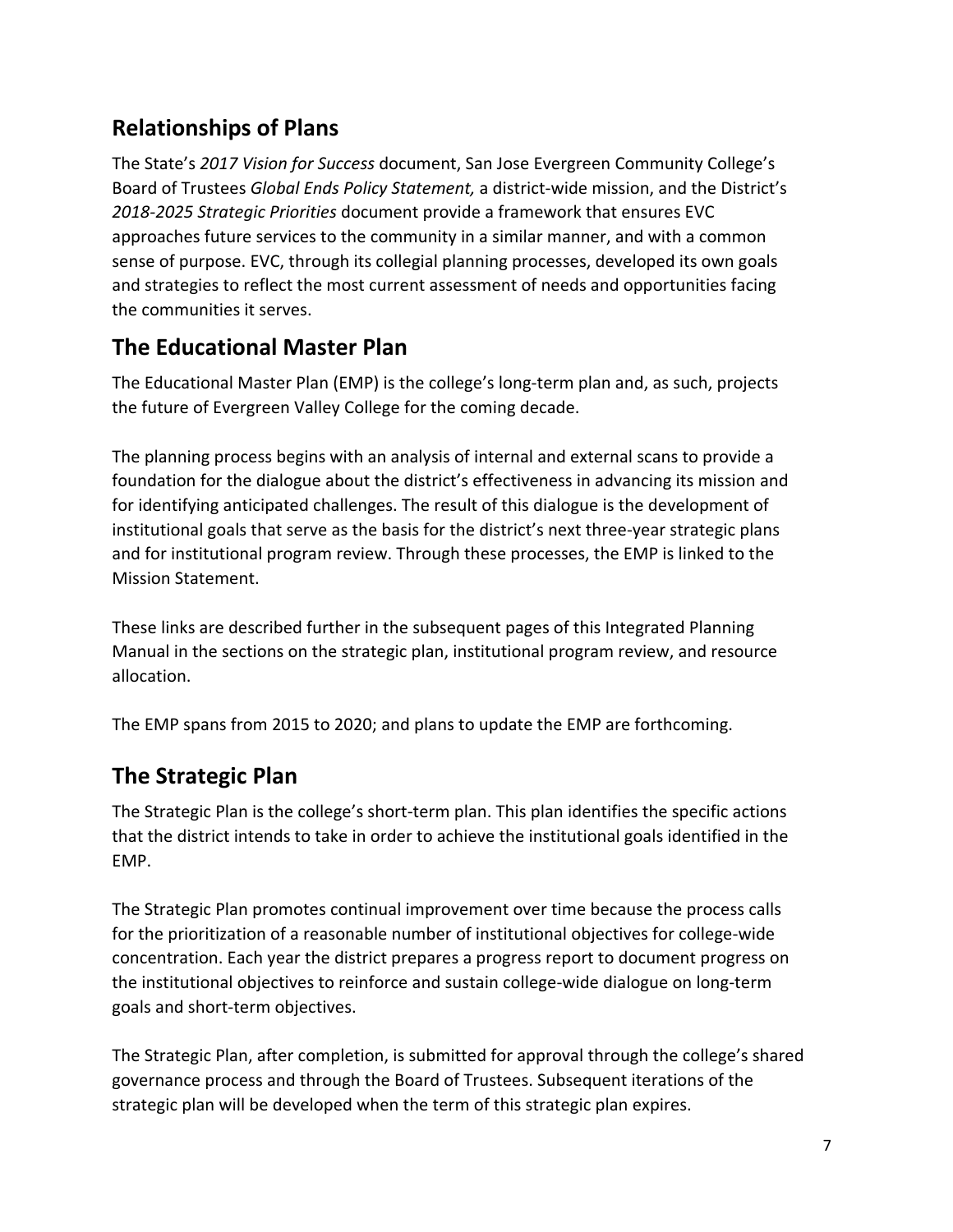### <span id="page-7-0"></span>**Evergreen Valley College's Strategic Plan 2019-2022**



In academic year 2018-19, the college updated its Strategic Plan, 2019-2022. This plan identifies the priority goals and specific actions that EVC intends to take in order to achieve those goals. A limited number of strategic goals were identified to synthesize major campus initiatives and to extend the State, Board, and District goals. The second step was to formulate action plans that describe the activities and how institutional objectives will be accomplished in support of each goal. Each action plan includes a timeline for completion, the assignment of responsible parties for implementing the action, and a key performance indicator.

#### **Evergreen Valley College Priority #1:**

EVC will improve student success

**Objective #1.1** Expand the development of educational and career pathways.1

| <b>Activities</b>                                                 | <b>Campus Initiatives</b> |
|-------------------------------------------------------------------|---------------------------|
| Activity 1.1.1: Create & publish educational/career groupings for | <b>Guided Pathways</b>    |
| student pathway selection.                                        | Vision for Success        |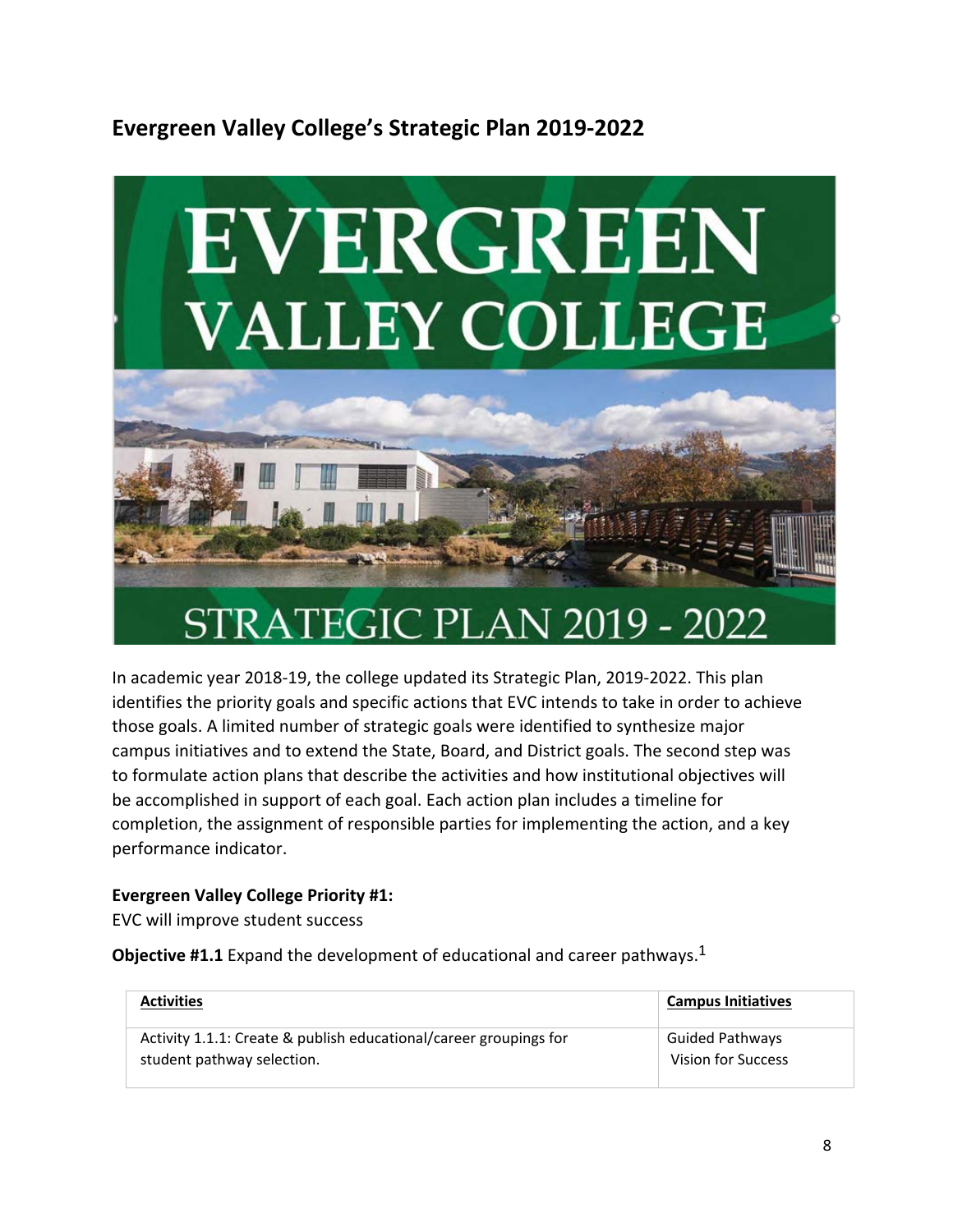| Activity 1.1.2: Create and publish roadmaps for all degrees and    | <b>Guided Pathways</b>          |
|--------------------------------------------------------------------|---------------------------------|
| certificates, including career and wage earning by degree level.   | Vision for Success              |
|                                                                    | <b>Strong Workforce Program</b> |
|                                                                    | <b>Strategic Enrollment</b>     |
|                                                                    | Management                      |
| Activity 1.1.3: Guide students through the pathway using programs, | <b>Guided Pathways Vision</b>   |
| Blueprint for Academic Success, or Counseling Courses 13(Career    | for Success Integrated          |
| Planning) and 14 (College Success). <sup>2</sup>                   | Plan                            |
|                                                                    |                                 |

**Objective #1.2** Increase the number of students earning a degree, certificate, or transferring to a four-year institution and reduce the average number of units accumulated by students earning an associate degree.<sup>3</sup>

| <b>Activities</b>                                                                                                        | <b>Campus Initiatives</b>                    |
|--------------------------------------------------------------------------------------------------------------------------|----------------------------------------------|
| Activity 1.2.1: Expand and diversify Summer Bridge to support<br>success of students enrolling in college level courses. | Integrated Plan                              |
| Activity 1.2.2: Change Math & English composition placement<br>practices per AB 705                                      | AB 705 Implementation                        |
| Activity 1.2.3: Leverage technology to support student assessment of<br>self-progress on the path to completion.         | Technology Plan                              |
| Activity 1.2.4: Identify best programs of intervention and practice and<br>apply them to all degrees and certificates.   | <b>Guided Pathways</b><br>Vision for Success |

1SJECCD Board Ends Policy 1; District Strategic Priority 1, Student Success; District Strategic Priority 2, Workforce & Economic Development 2SJECCD Board Ends Policy 1 <sup>3</sup>State Vision for Success goal; SJECCD Board Ends Policy 1; District Strategic Priority 1, Student Success

**Objective #1.3** Assess and strategically enhance enrollment and completion through practices supporting the student's college experience.4

| <b>Activities</b>                                                                                                                                                 | <b>Campus Initiatives</b>                                                                        |
|-------------------------------------------------------------------------------------------------------------------------------------------------------------------|--------------------------------------------------------------------------------------------------|
| Activity 1.3.1: Map out all ADTs for two-year, full-time (FT) and three-year,<br>part-time (PT) completion.                                                       | <b>Guided Pathways</b><br><b>Vision for Success</b><br><b>Strategic Enrollment</b><br>Management |
| Activity 1.3.2: Conduct needs assessment regarding student<br>enrollment trends (FT vs. PT) and identify an avenue for students to<br>change enrollment patterns. | <b>Strategic Enrollment</b><br>Management                                                        |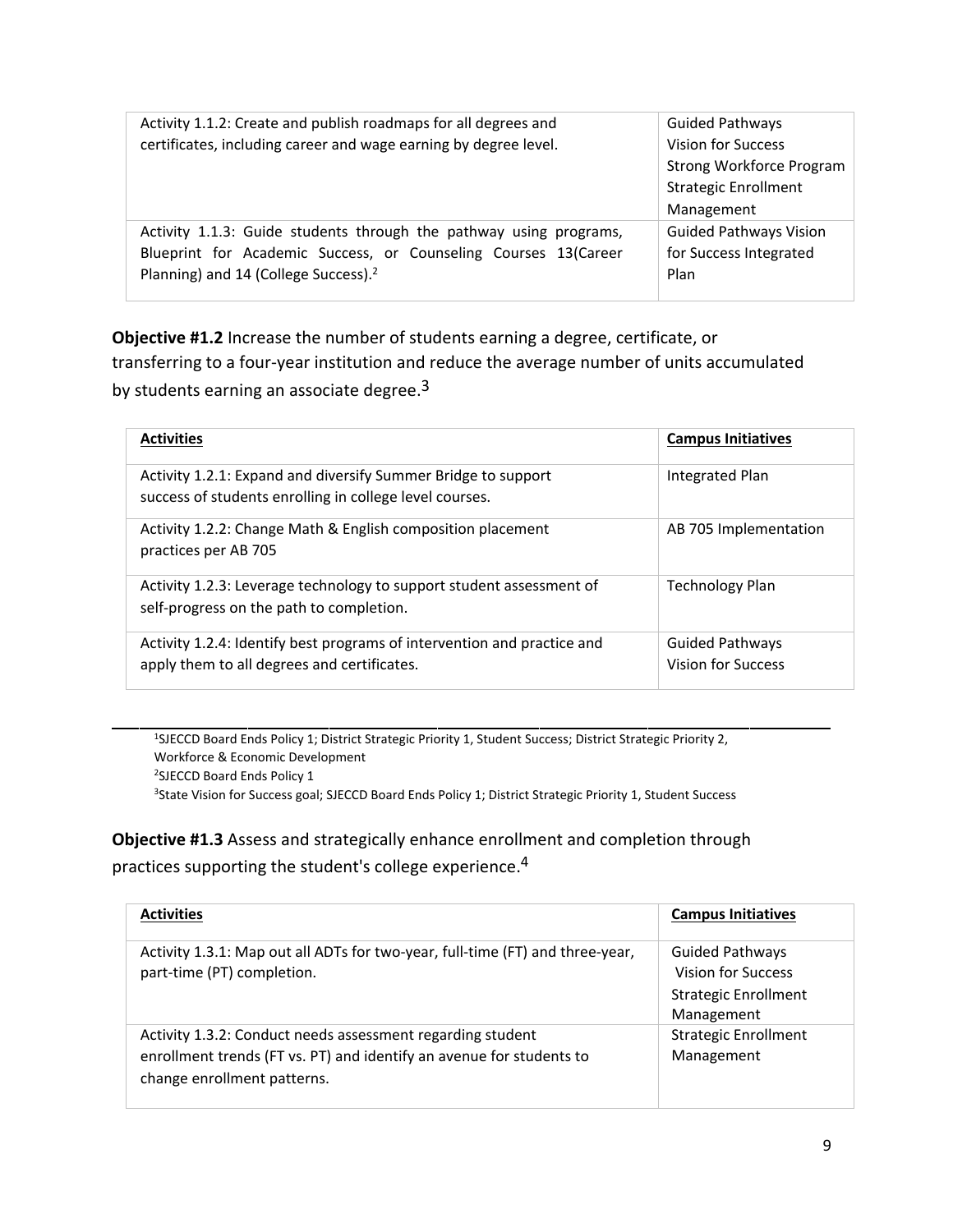| Activity 1.3.3: Modify current course schedule to create a schedule             | <b>Guided Pathways</b>      |
|---------------------------------------------------------------------------------|-----------------------------|
| facilitating ADT degree completion in two-years (FT) or three-years (PT).       | <b>Vision for Success</b>   |
|                                                                                 | <b>Strategic Enrollment</b> |
|                                                                                 | Management                  |
| Activity 1.3.4: Create a marketing plan promoting a two-year (FT) or            | <b>Guided Pathways</b>      |
| three-year (PT) completion agenda and the impact of financial aid. <sup>5</sup> | <b>Vision for Success</b>   |
| Activity 1.3.5: Capture student experience by conducting quick surveys          | <b>Guided Pathways</b>      |
| after registration to ensure classes that are needed are available.             | <b>Vision for Success</b>   |
|                                                                                 |                             |

4SJECCD Board Ends Policy 1; District Strategic Priority 1, Student Success; and District Strategic Priority 5, Communication 5Note the "15 to complete Financial Aid agenda" and students can complete 30 units per

year using fall, spring intersession, and spring regular terms.

#### **Evergreen Valley College Priority #2:**

EVC will support student success

#### **Objective #2.1** Address student basic needs.6

| <b>Activities</b>                                                                                                                                                                                 | <b>Campus Initiatives</b>                           |
|---------------------------------------------------------------------------------------------------------------------------------------------------------------------------------------------------|-----------------------------------------------------|
| Activity 2.1.1: Partner with Second Harvest Food Bank and other                                                                                                                                   | <b>Guided Pathways</b>                              |
| community partners to increase monthly food giveaway.                                                                                                                                             | <b>Vision for Success</b>                           |
| Activity 2.1.2: Expand food pantry items outside of monthly food sharing                                                                                                                          | <b>Guided Pathways</b>                              |
| to support student needs.                                                                                                                                                                         | <b>Vision for Success</b>                           |
| Activity 2.1.3: Establish additional support for students including a<br>resource guide for housing and legal support services, student closet,<br>professional development, and/or safety needs. | <b>Guided Pathways</b><br><b>Vision for Success</b> |
| Activity 2.1.4: Establish campus space and opportunities for student                                                                                                                              | <b>Guided Pathways</b>                              |
| social engagement (i.e. social hub).                                                                                                                                                              | <b>Vision for Success</b>                           |
| Activity 2.1.5: Assess the feasibility of re-establishing childcare and<br>providing lactation stations.                                                                                          | <b>Facilities Master Plan</b>                       |
| Activity 2.1.6: Evaluate the adequacy of disability parking for students.                                                                                                                         | <b>Facilities Master Plan</b>                       |
| Activity 2.1.7: Improve marketing and community efforts to promote                                                                                                                                | <b>Guided Pathways</b>                              |
| services. <sup>7</sup>                                                                                                                                                                            | <b>Vision for Success</b>                           |

6SJECCD Board Ends Policy 1; District Strategic Priority 1, Student Success 7SJECCD Board Ends Policy 2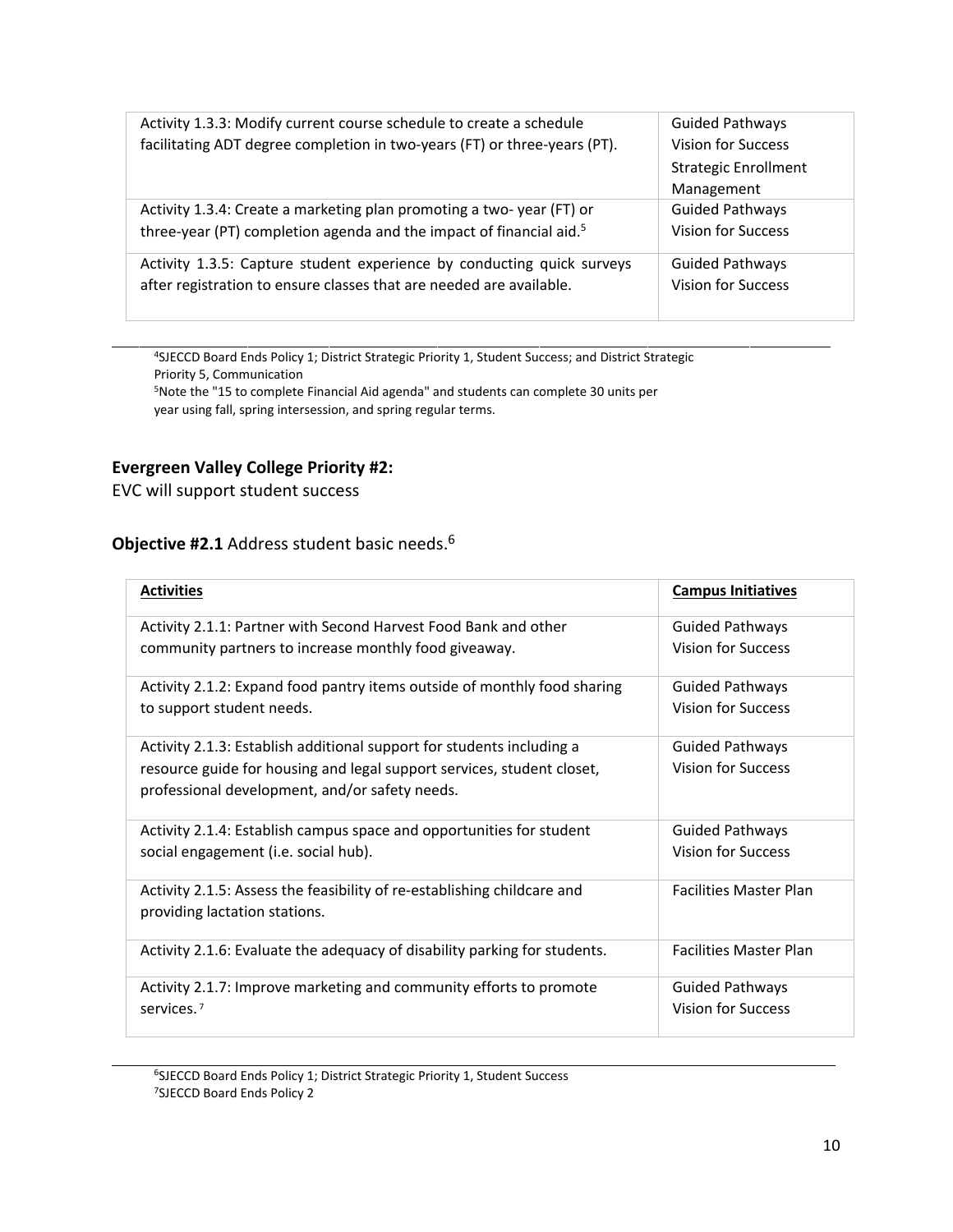| <b>Objective #2.2</b> Enhance academic support through early intervention. <sup>8</sup> |  |  |
|-----------------------------------------------------------------------------------------|--|--|
|-----------------------------------------------------------------------------------------|--|--|

| <b>Activities</b>                                                                                                                                                                                                                                                                                                              | <b>Campus Initiatives</b>                 |
|--------------------------------------------------------------------------------------------------------------------------------------------------------------------------------------------------------------------------------------------------------------------------------------------------------------------------------|-------------------------------------------|
| Activity 2.2.1: Seek endorsements from the Academic Senate and,<br>academic bargaining unit or faculty association, AFT for the Early Alert<br>System (EAS), provide brief messages for faculty to insert in syllabi,<br>implement a practice to acknowledge receipt of a referral and inform<br>faculty of follow up actions. | Integrated Plan                           |
| Activity 2.2.2: Expand the subjects supported by net tutor (24/7 tutoring).                                                                                                                                                                                                                                                    | <b>Technology Plan</b>                    |
| Activity 2.2.3: Utilize technology to change the Early Alert System so<br>that faculty can initiate a referral at any time without batching, allow<br>emails and text to be sent via Canvas, and explore possible linkage of<br>Canvas attendance records to the college student information system. <sup>9</sup>              | Technology Plan<br>Integrated Plan        |
| Activity 2.2.4: Provide student support services for all students<br>including day, evening, and online. <sup>10</sup>                                                                                                                                                                                                         | Integrated Plan                           |
| Activity 2.2.5: Establish a campus case management model for monitoring<br>and supporting student progress on their educational path.                                                                                                                                                                                          | <b>Technology Plan</b><br>Integrated Plan |

### **Objective #2.3** Increase health and mental wellness support.<sup>11</sup>

| <b>Activities</b>                                                                                                                                      | <b>Campus Initiatives</b>                      |
|--------------------------------------------------------------------------------------------------------------------------------------------------------|------------------------------------------------|
| Activity 2.3.1: Provide ongoing campus-wide training on mental and<br>wellness issues, e.g. Maxient, Accessibility, Title IX, and Cognito<br>training. | Guided Pathway                                 |
| Activity 2.3.2 Formally establish the ARC.                                                                                                             | Professional<br>Development<br>Integrated Plan |

8SJECCD Board Ends Policy 9District Strategic Priority 4, Technology  $10$ Ibid 11SJECCD Board Ends Policy 1; District Strategic Priority 6, Total Work Environment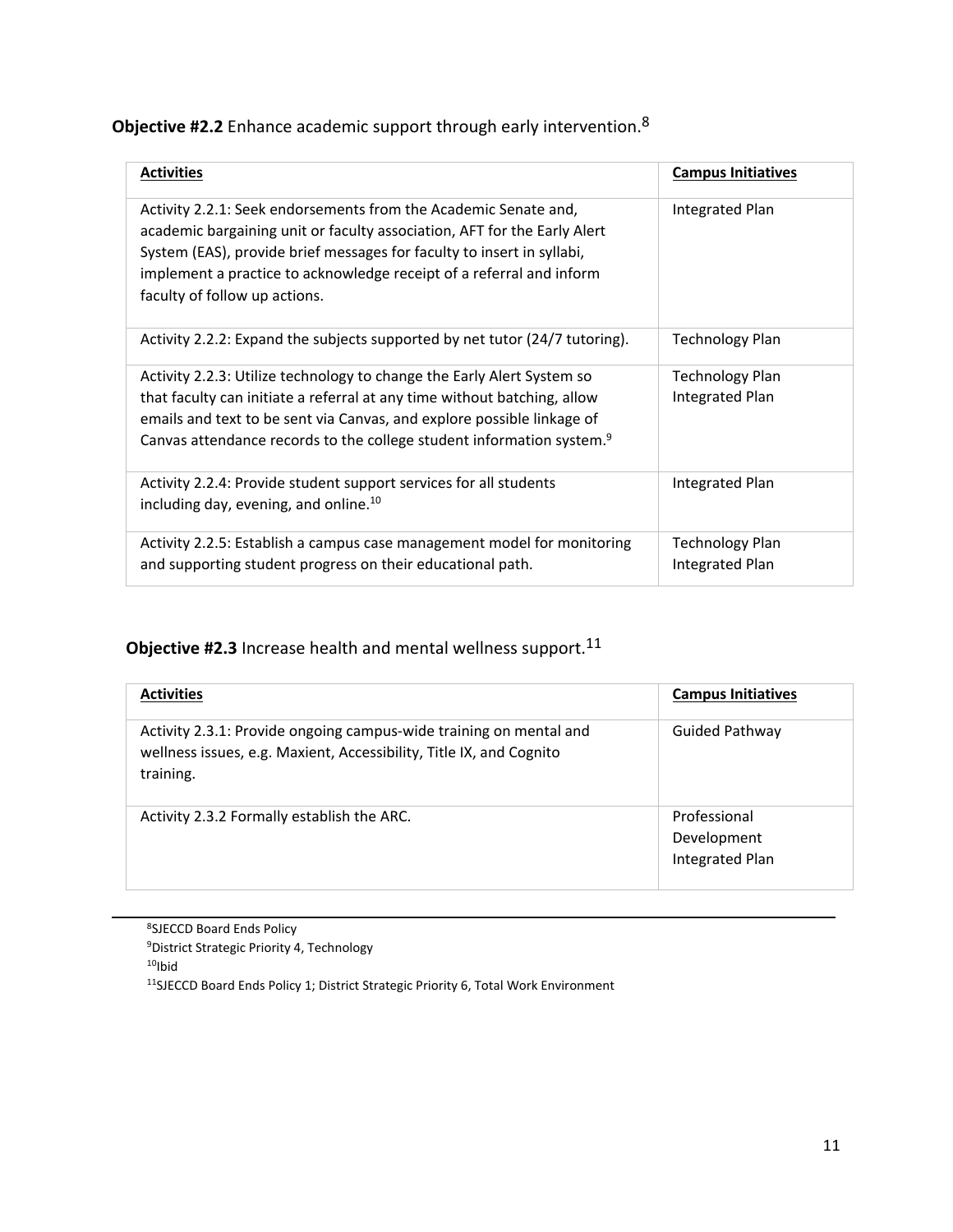#### **Evergreen Valley College Priority #3:**

EVC will enhance internal institutional effectiveness

#### **Objective #3.1** Clarify the college governance structure.

| <b>Activities</b>                                              | <b>Campus Initiatives</b>  |
|----------------------------------------------------------------|----------------------------|
| Activity 3.1.1: Update and disseminate the 2012 college Shared | Accreditation -            |
| Governance Decision Making Handbook.                           | <b>Quality Focus Essay</b> |

**Objective #3.2** Strengthen internal communications to facilitate a more cohesive college community.12

| <b>Activities</b>                                                          | <b>Campus Initiatives</b>  |
|----------------------------------------------------------------------------|----------------------------|
| Activity 3.2.1: Through campus discussion, develop and implement a         | Accreditation -            |
| college communication plan.                                                | <b>Quality Focus Essay</b> |
| Activity 3.2.2: Create time and space for dialogue to promote a culture of | Accreditation -            |
| inquiry.                                                                   | <b>Quality Focus Essay</b> |
| Activity 3.2.3: Continue committee chair training and facilitate           | Accreditation -            |
| communication between committees. <sup>13</sup>                            | <b>Quality Focus Essay</b> |

#### **Objective #3.3** Address program influence/impact on the college.

| <b>Activities</b>                                                                                                                                                                                                                                                                                                                        | <b>Campus Initiatives</b>                     |
|------------------------------------------------------------------------------------------------------------------------------------------------------------------------------------------------------------------------------------------------------------------------------------------------------------------------------------------|-----------------------------------------------|
| Activity 3.3.1: Add a prompt to the college program review template<br>addressing to what extent programs influence/impact the college.                                                                                                                                                                                                  | Accreditation -<br><b>Quality Focus Essay</b> |
| Activity 3.3.2: Because all areas on campus, from instructional to student<br>services, complete program review as a means to gauge success and reflect on<br>aspects that need improvement, and because resource allocation is connected<br>to program review - administrative and support offices will now complete<br>program review. | Accreditation -<br><b>Quality Focus Essay</b> |

12District Strategic Priority 5, Communication 13District Strategic Priority 6, Total Work Environment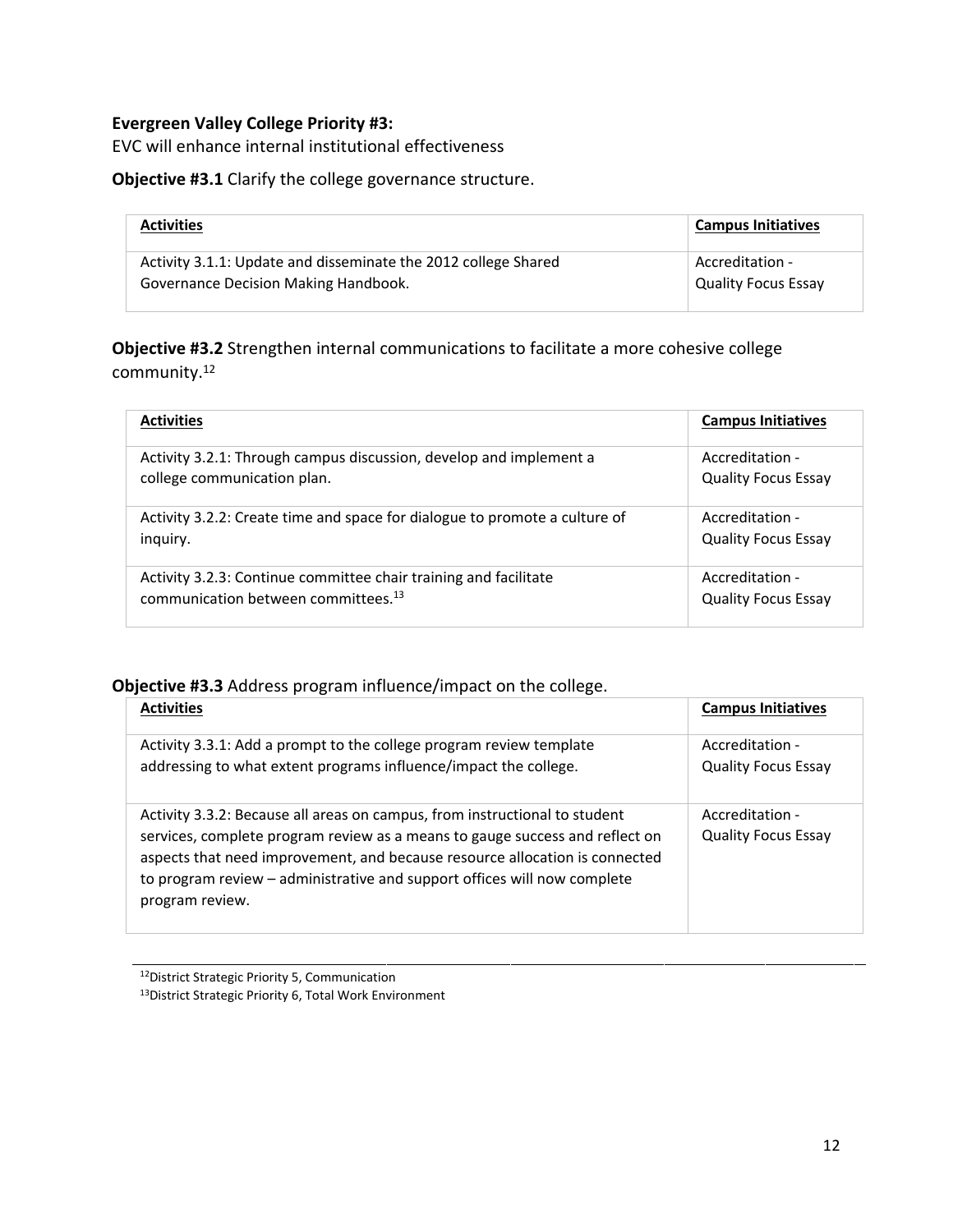**Objective #3.4** Establish structure and timeline for measuring internal institutional effectiveness.

| <b>Activities</b>                                                                   | <b>Campus Initiatives</b>           |
|-------------------------------------------------------------------------------------|-------------------------------------|
| Activity 3.4.1: Develop floor and aspirational performance goals within             | <b>Accreditation - Quality</b>      |
| accountability systems such as Institutional Set Standards for the                  | <b>Focus Essay</b>                  |
| Accrediting Commission for Community and Junior Colleges (ACCJC).                   |                                     |
| Activity 3.4.2: Monitor college performance metrics such as Institutional Set       | <b>Accreditation - Quality</b>      |
| Standards (ISS), Board Ends Policies, State Vision for Success Goals, Institutional | <b>Focus Essay</b>                  |
| Effectiveness Partnership Initiative (IEPI) Framework, Simplified Metrics           |                                     |
| Indicators (if they replace the Scorecard and IEPI Framework), and Student          |                                     |
| Learning Outcomes for improvements (student success and learning                    |                                     |
| benchmarks, institutional and program level).                                       |                                     |
| Activity 3.4.3: Review/Revise the college integrated plan (BSI, SEP, SSSP).         | Integrated Plan-now known<br>as SEA |
| Activity 3.4.4: Establish clear accountability measures for program review          | <b>Accreditation - Quality</b>      |
| completion (leverage tech-dashboard). <sup>14</sup>                                 | <b>Focus Essay</b>                  |
| Activity 3.4.5: Implement an operational planning calendar, including               | <b>Accreditation - Quality</b>      |
| yearly research agenda.                                                             | <b>Focus Essay</b>                  |
| Activity 3.4.6: Monitor impact of student retention and persistence.                | <b>Guided Pathways</b>              |
|                                                                                     | Vision for Success                  |
| Activity 3.4.7: Identify/assess interventions or practices that have been           | <b>Guided Pathways</b>              |
| most successful in improving student success.                                       | Vision for Success                  |

#### **Evergreen Valley College Priority #4:**

EVC will enhance institutional effectiveness in the community at large

**Objective #4.1** Increase mutually beneficial activities *in* the San Jose community and South Bay region.15

| <b>Activities</b>                                                                                                                                                                                                                                | <b>Campus Initiatives</b> |
|--------------------------------------------------------------------------------------------------------------------------------------------------------------------------------------------------------------------------------------------------|---------------------------|
| Activity 4.1.1: Develop a baseline inventory of groups and events through<br>which the college engages in the San Jose community and South Bay region.<br>Inventory to include a group name, event location, frequency, purpose, and<br>results. | <b>Guided Pathways</b>    |
| Activity 4.1.2: Participate in festivals and public events that are selected to<br>increase awareness of the college, its instructional programs, and services.                                                                                  | <b>Guided Pathways</b>    |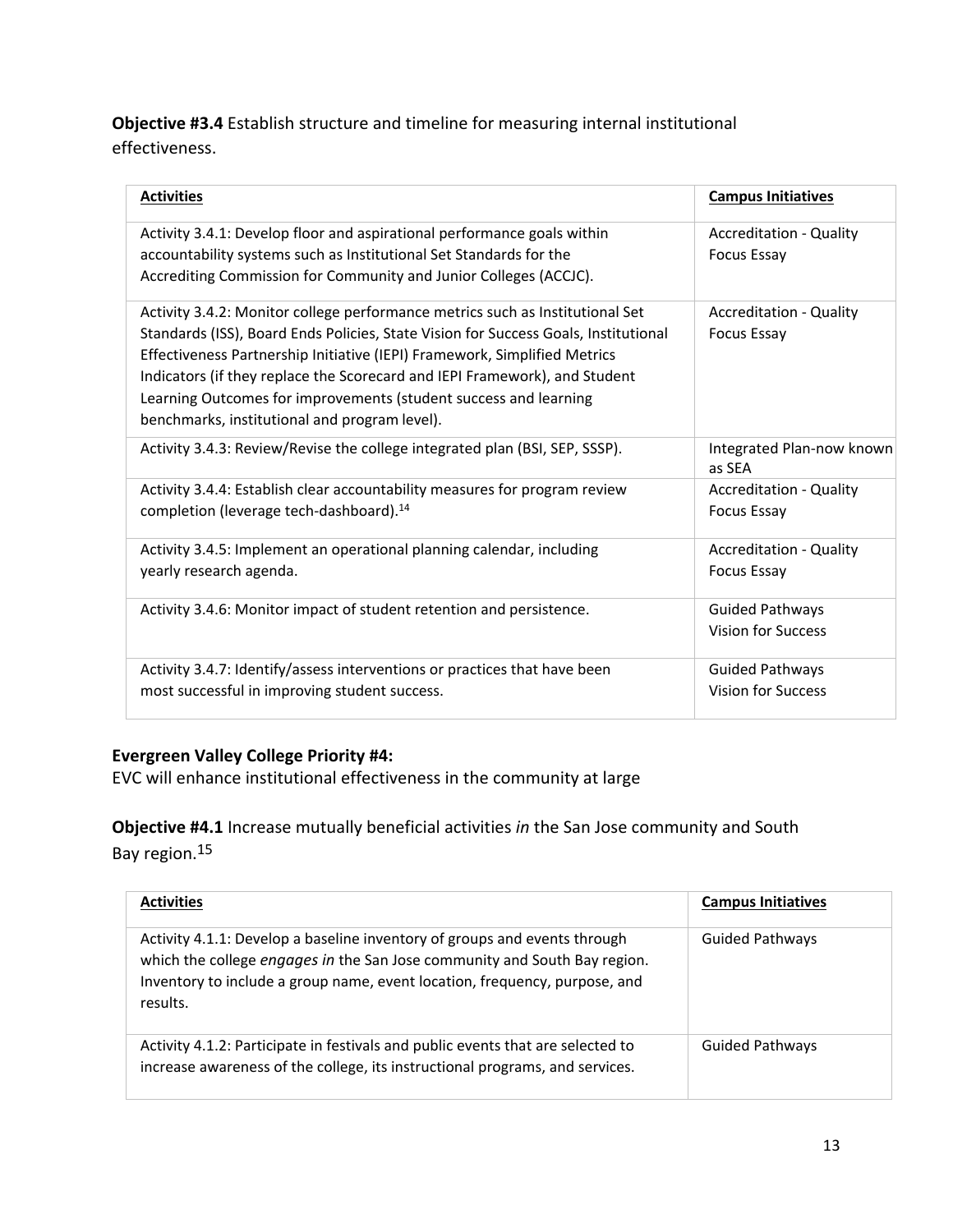| Activity 4.1.3: Partner with additional local non-profit, community-based<br>organizations, and for-profit organizations.                               | <b>Guided Pathways</b> |
|---------------------------------------------------------------------------------------------------------------------------------------------------------|------------------------|
| Activity 4.1.4: Expand the numbers of dual enrollment courses taught at<br>high schools and increase the number of participating schools. <sup>16</sup> | <b>Guided Pathways</b> |
| Activity 4.1.5: Market college successes that directly impact the<br>community and region.                                                              | <b>Guided Pathways</b> |

#### **Objective #4.2** Increase community use of college property.17

| <b>Activities</b>                                                                                                            | <b>Campus Initiatives</b> |
|------------------------------------------------------------------------------------------------------------------------------|---------------------------|
| Activity 4.2.1: Host various events on the campus by community groups that<br>are selected as part of the marketing efforts. | <b>Guided Pathways</b>    |

15SJECCD Board Ends Policy 2; District Strategic Priority 2, Workforce & Economic Development; District Strategic Priority 3, Organizational Effectiveness and Stability; and, District Strategic Priority 5, Communication <sup>16</sup>District Strategic Priority 1, Student Success 17SJECCD Board Ends Policy 2

**Objective #4.3** Increase the portion of CTE program graduates who find work in their field of study.18

| <b>Activities</b>                                                   | <b>Campus Initiatives</b>  |
|---------------------------------------------------------------------|----------------------------|
| Activity 4.3.1: Enhance job placement and after graduation tracking | Accreditation -            |
| efforts.                                                            | <b>Quality Focus Essay</b> |

**Objective #4.4** Establish a structure and a timeline for measuring *external* college impact.19

| <b>Activities</b>                                                           | <b>Campus Initiatives</b>  |
|-----------------------------------------------------------------------------|----------------------------|
| Activity 4.4.1: IEC drafts a timeline and plan for the development of a     | Accreditation -            |
| measurement structure.                                                      | <b>Quality Focus Essay</b> |
| Activity 4.4.2: IEC drafts and circulates for comment structure (indicators | Accreditation -            |
| and methods) to measure external college impact.                            | <b>Quality Focus Essay</b> |

<sup>18</sup>State System Vision goal; SJECCD Board End Policy 2; District Strategic Priority 2, Workforce & Economic Development

19SJECCD Board Ends Policy 2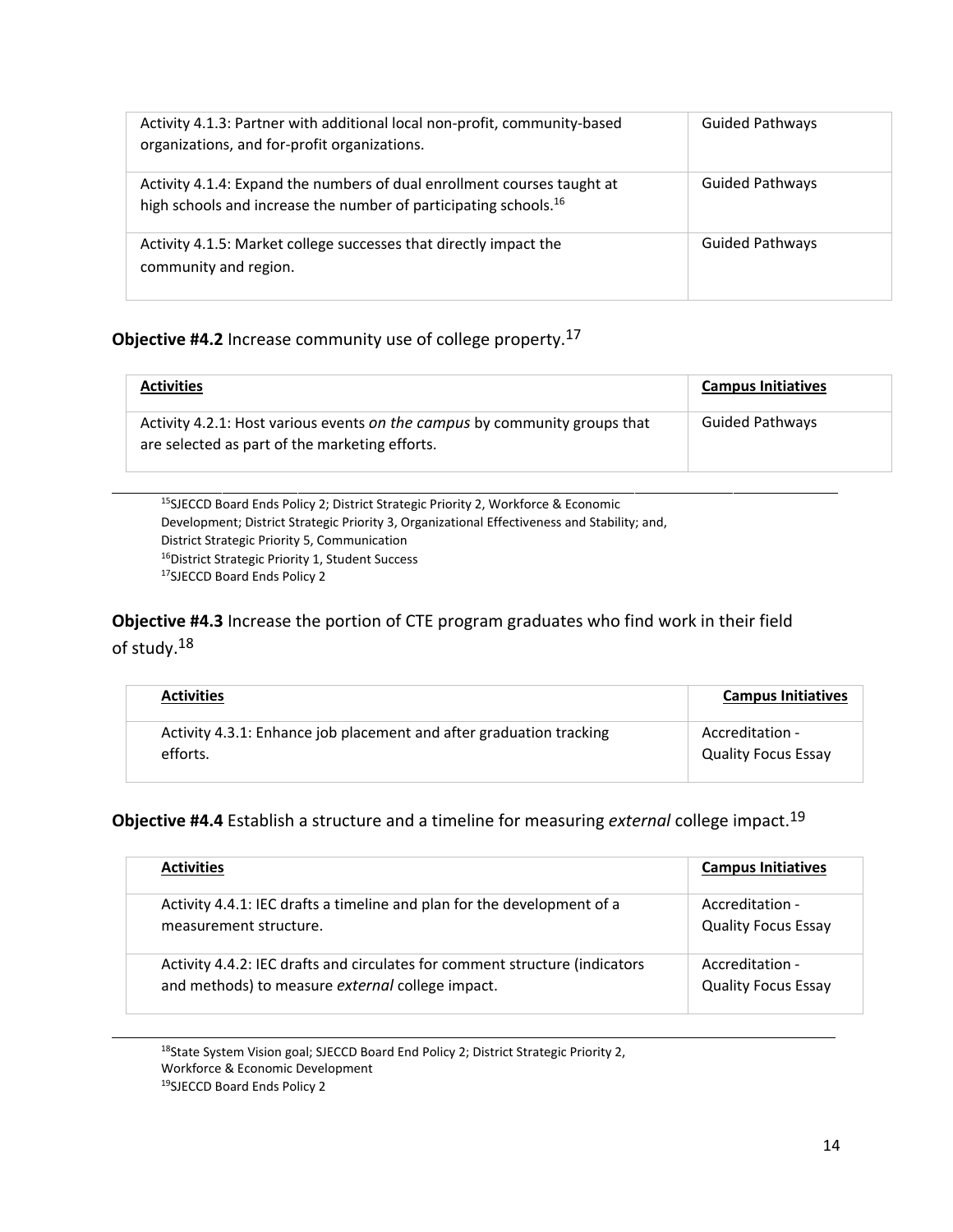<span id="page-14-0"></span>

| <b>COMMITTEES / COUNCILS</b>                  |                                      |
|-----------------------------------------------|--------------------------------------|
| <b>EVC Committees and Councils</b>            |                                      |
| <b>Councils</b><br><b>Standing Committees</b> |                                      |
| <b>Councils</b>                               | <b>Standing Committees</b>           |
| <b>Academic Senate</b>                        | College Archives All College         |
| Administrative Council                        | Curriculum                           |
| <b>Associated Students</b>                    | <b>College Archives</b>              |
| <b>Classified Senate</b>                      | <b>College Budget</b>                |
| <b>College Council</b>                        | <b>College Safety and Facilities</b> |
|                                               | <b>Campus Technology</b>             |
|                                               | <b>Distance Education</b>            |
|                                               | <b>Institutional Effectiveness</b>   |
|                                               | <b>Student Learning Outcomes</b>     |
|                                               | Committee <sup>*</sup>               |
|                                               | <b>Staff Development*</b>            |
|                                               | <b>Student Success Advisory</b>      |
|                                               |                                      |

Committees are under the oversight of either the Academic Senate, Classified Senate or the College Council, and can be either councils or committees, depending on the charge. Academic and Classified Senate Committees will share policy recommendations, actions and comments with the Senates before the Senate advances these to the College Council. The Committees that report to College Council will share their recommendations, actions and comments directly with the College Council. The College Council, with campus-wide representation from each constituent group on campus, and chaired by the College President, is the ultimate decision-making body on campus.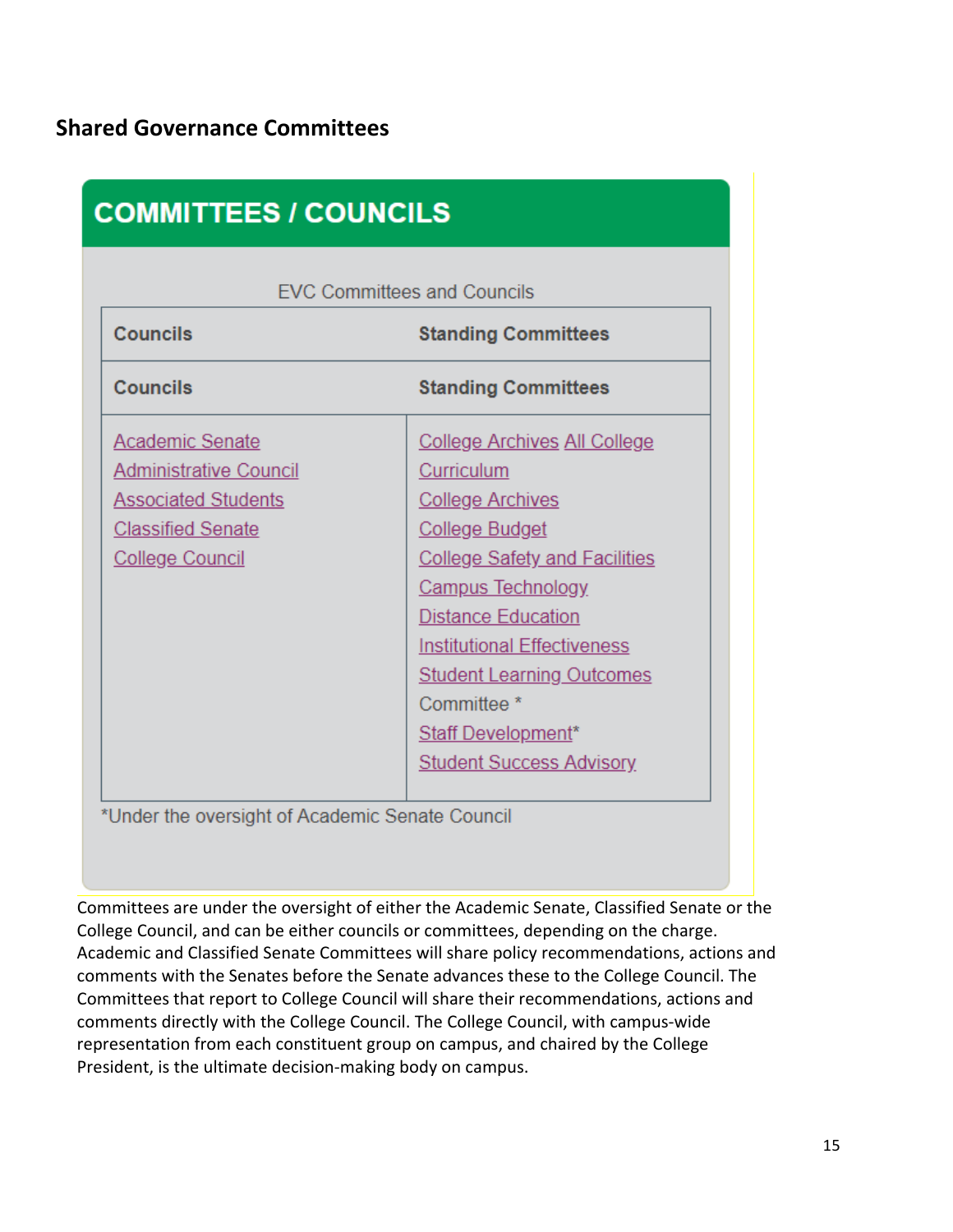### <span id="page-15-0"></span>**Shared Governance Decision Making Structure**

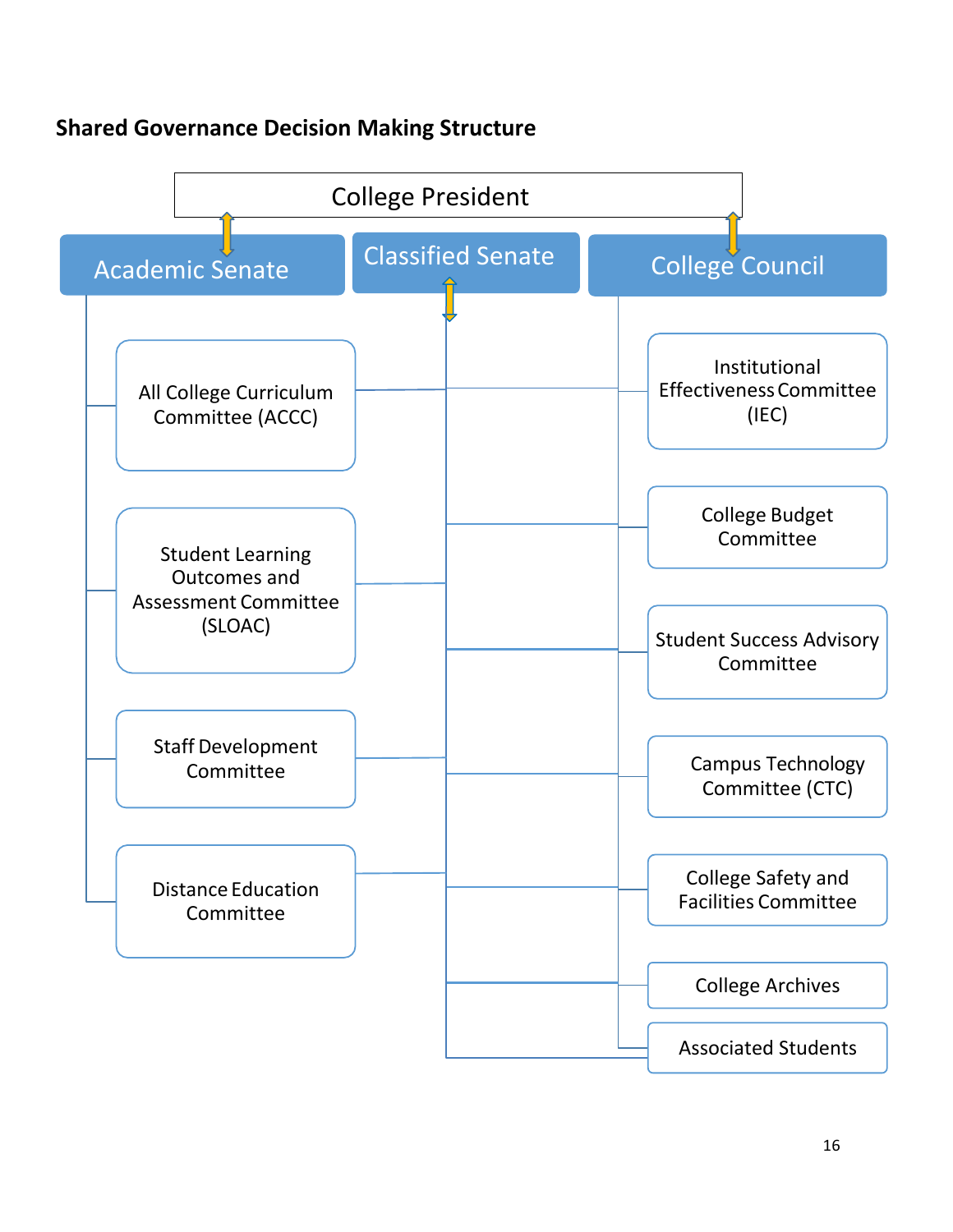### <span id="page-16-0"></span>**What is Shared Governance?**

Education Code §70902(b)(7) calls on the Board of Governors to enact regulations to "ensure faculty, staff, and students...the right to participate effectively in district and college governance" and, further, to ensure "the right of academic senates to assume primary responsibility for making recommendations in the areas of curriculum and academic standards." The intent of the Legislature in enacting this section of AB 1725 was "to authorize more responsibility for faculty members in duties that are incidental to their primary professional duties" and to assure that "increased faculty involvement in institutional governance and decision making" does not conflict with faculty rights in collective bargaining (Section 4n). This shared involvement in the decision making process does not necessarily imply total agreement nor does it abrogate the ultimate decision making responsibility of the local governing board. Title 5 §§51023.7 and 52023.5 state requirements for the "effective participation" of students and staff, respectively, in the development of recommendations to the governing board. Title 5 §53203 requires the governing board to "consult collegially" with the academic senate on academic and professional matters (defined in §53200). Consequently, the more precise terms call for the governing board to assure effective participation of students and staff and to consult collegially with academic senates.

Participatory Governance at Evergreen Valley College is realized through the committee structure that reports to either the Academic and Classified Senates or the College Council. Senates and College Council committees make recommendations to the College President.

### <span id="page-16-1"></span>**College Council Guidelines**

The participatory governance process involves the participation of representatives from appropriate constituent groups who engage in open discussion and timely decision-making in areas of policy development and implementation not specifically restricted by legal and policy parameters. Efforts to mainstream procedures and share decision-making are core. In areas where decision-making is shared, there must also be shared responsibility and accountability. All parties involved in the participatory governance process (students, faculty, classified staff and managers/supervisors) recognize their responsibility to meet with all segments and/or levels of constituency members within their respective groups on a regular basis to gather and report factual information, and to communicate back to their members the rationale for supporting a recommendation or decision.

In exercising their responsibilities, as outlined in Title 5, California Code of Regulations, each constituency group recognizes the importance of input from representative committees and task groups in the participatory governance process. Appointments to such committees and task groups should be made from as many areas and/or levels within each constituency group as possible to ensure input from those most directly impacted by policies and procedures, and to ensure that such policies and procedures are carried out in an efficient and effective manner.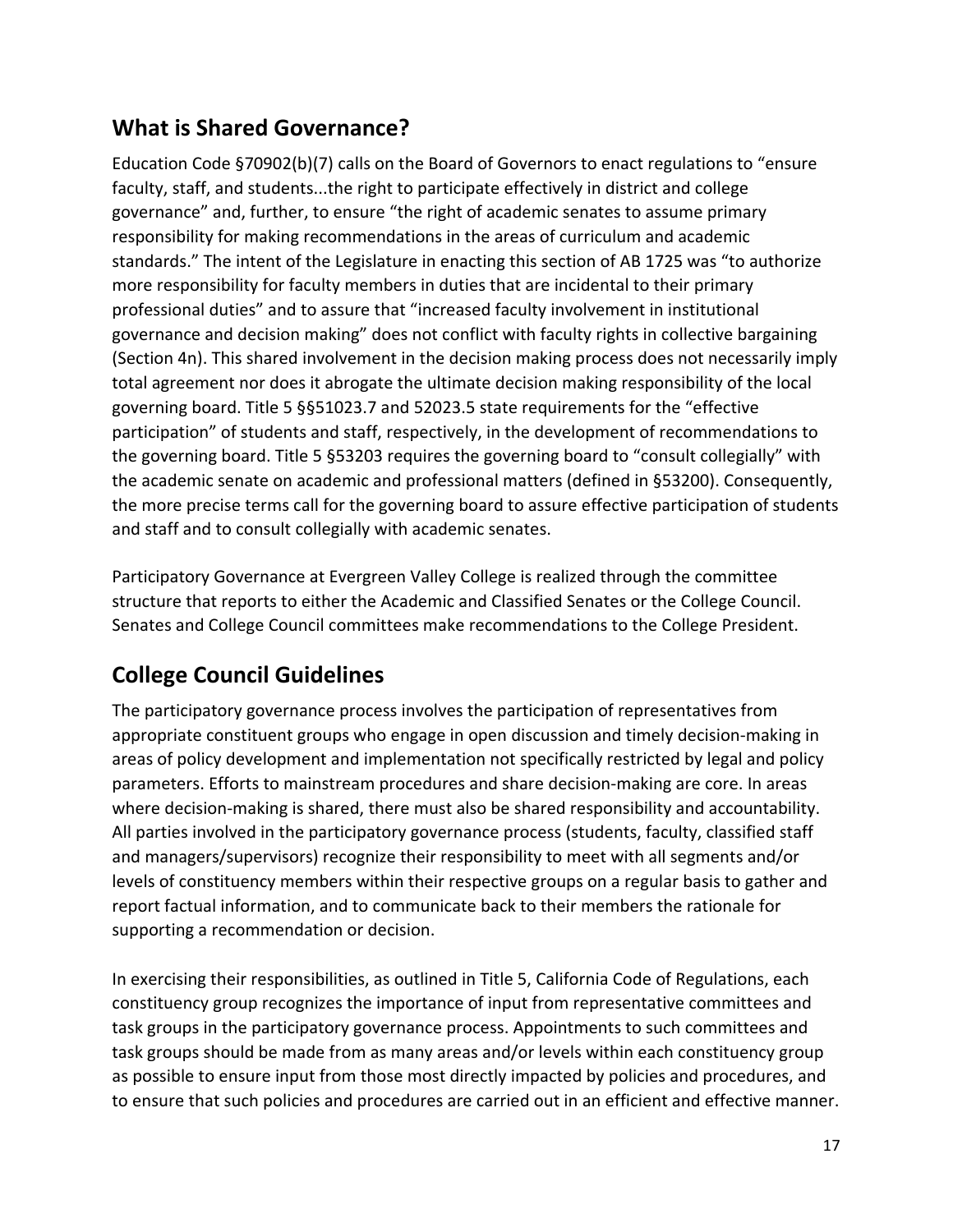### <span id="page-17-0"></span>**Operational Rules for all Open Committees**

- Open meetings mean that any individual may attend and participate inthe meetings of the Governance groups; however, voting privileges are reserved for committee members.
- The committee for the subsequent year will be formed in the spring (approximately May) of the previous academic year. New appointeeswill take office in September when the academic year begins.
- The Chair, or Co-Chairs, of the Committee, if not designated, will be elected by the committee representatives in the spring term and take office on July 1. All Chairs and Co- Chairs will have the responsibility to contact the college Presidents' secretary as previously stated (see Decision Making Process).
- All Chairs are responsible to provide constituents with goals, direction, and committee process clarification.
- All Chairs will establish leadership roles that welcome, encourage, and respect views from all multicultural constituents. Additional duties include:
- Responsibilities of the chair include:
	- Email committee agenda to the campus community a minimum of 24 hours in advance of the meeting or 72 hours for Brown Act Meetings (Academic and Classified Senate).
	- Add Public Comment (3 minutes max) as a standing agenda item.
	- Establish Committee Goals at the start of the AY and evaluate completion of goals at the end of the AY. The evaluation is completed through the form provided by Dean of IE.
	- Publish committee agendas and minutes on the shared governance webpage.
	- Biannual committee updates provided to the group the committee reports up to-Academic and Classified Senates or College Council.

When a committee or constituency is given the responsibility for developing a recommendation, or if a committee or constituency is generating a recommendation of its own, it will be done with the following understandings:

- All recommendations will focus on the current major strategic planning directions.
- Governance committees must give due consideration to the resources available to implement the recommendations.
- Governance committees must develop timelines for reaching their recommendations. The timeline must be responsive to the needs of the college.
- Governance committees shall identify the stakeholders of the issues under consideration and actively invite their participation prior to forming any recommendation. Stakeholders shall be given the opportunity to participate in discussions that will form the basis for making recommendations affecting them.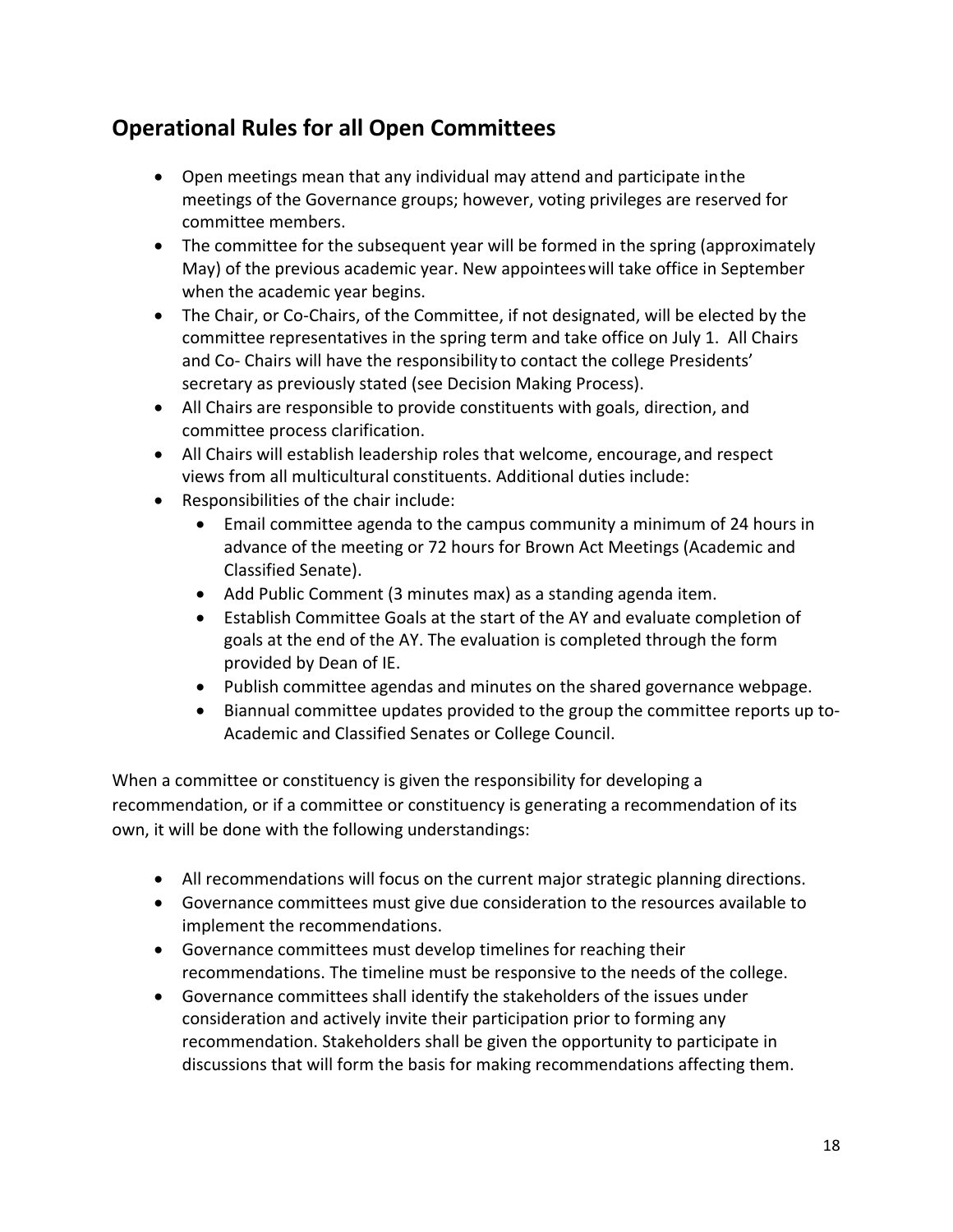College Council, Senates, and all Governance committee chairs must provide a list of core representatives, including name, office number, discipline, division and email address to the College President secretary and she/he will distribute this information to the Vice President of Academic Affairs, Vice President of Student Affairs, Presidents of the Academic and Classified Senates, and Associated Students after the Spring committee assignments.

### <span id="page-18-0"></span>**Assessment of Planning and Shared Governance**

A survey was administered in spring 2018 that assessed the planning and shared governance processes through committee work. The respondents were as follows:

| Administrator |  |
|---------------|--|
| Faculty       |  |
| <b>Staff</b>  |  |
| Student       |  |

Areas where the results were positive (over 85% agreed or strongly agreed) include:

- The number of committee members is effective in meeting the charge of the committee/council
- Participation on this committee/council in terms of balance (faculty, staff, administrators, and students) is effective in meeting the charge of the committee/council
- The number and duration of the meetings on this committee effectively supported the charge of the committee/council
- The tasks performed by the work groups/subcommittees I have been a part of are relevant to the committee/council's charge
- The charge of this committee/council as it relates to integrated planning at EVC is appropriate

Areas of improvement include:

- Training for committee members
- Distributing the workload with respect to all committee/council members
- Distributing the workload across the calendar year
- Making sure the committee/council is meeting its charge
- Communication between the College Council, Academic and Classified Senates, and/or committees supports making decisions at EVC

Some of the results may be due to some committees having a higher workload one semester than another. For instance, the Institutional Effectiveness Committee reviews program reviews in the spring, increasing the workload for committee members that semester. In addition, new members may join the committee during the academic year, and may have missed the initial committee training in the fall.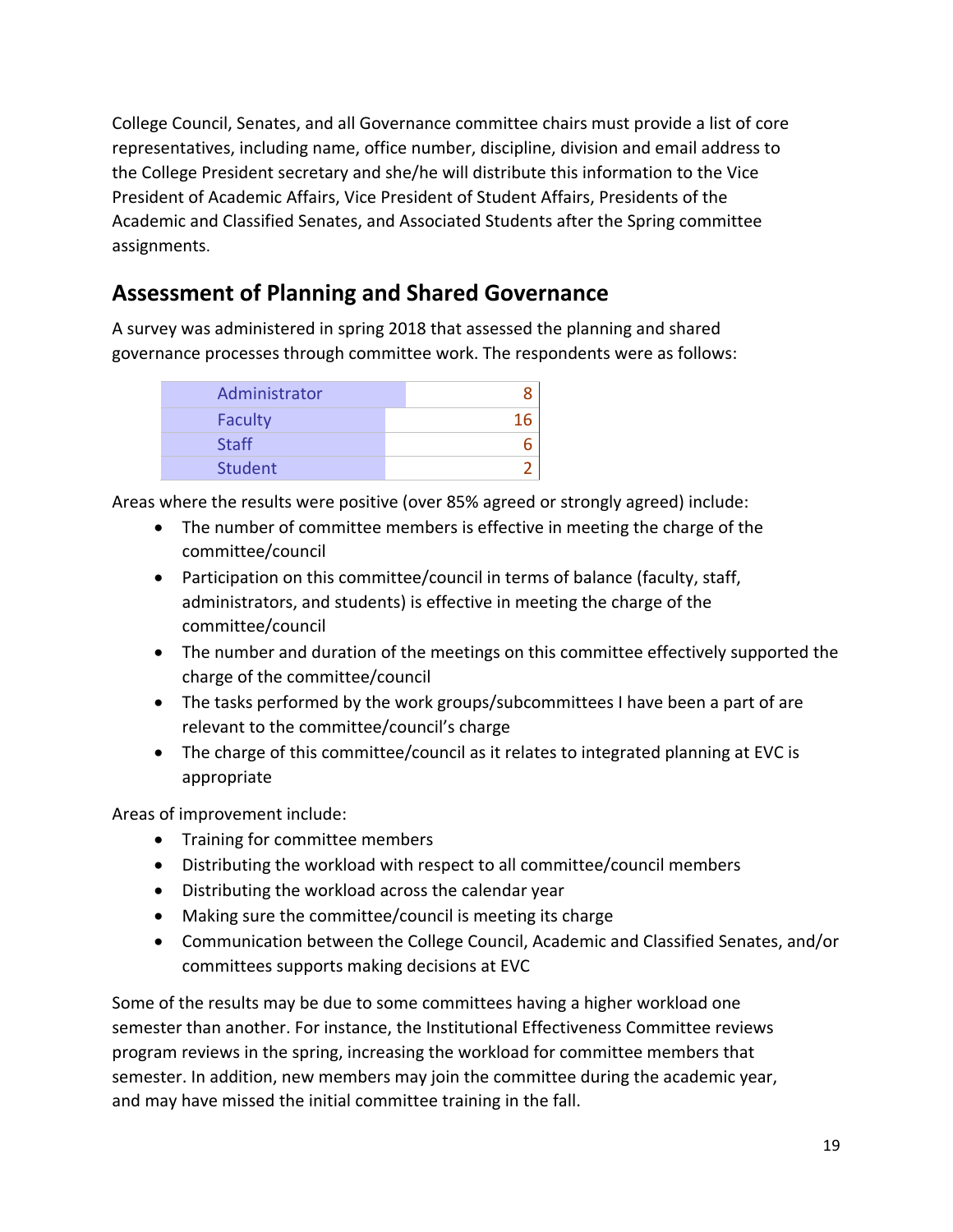Each committee is asked to complete out an annual self-evaluation report. In the fall, each committee lists their goals and in the spring they assess them. They are asked to report on the status of the goal, whether they were completed or still outstanding, and whether or not they need more progress. The committee as a whole reflects on the goal setting and progress made. At the end of the self-evaluation, the committee is asked if they met their charge and asked to list their accomplishments for the academic year. The self-evaluation is included in the appendix and results are posted on the planning webpage.

### <span id="page-19-0"></span>**Shared Governance Committees/Councils on Campus Academic Senate**

#### **Purpose**

As part of the governance structure and decision making process of the college, the Academic Senate is an organization whose primary function is to make recommendations with respect to academic and professional matters. Specifically, these topics include (Ref. Title V, Sec. 53200 & District Policy 1520.2):

- Curriculum, including establishing prerequisites, and placing courses within disciplines
- Degree and certificate requirements
- Grading policies
- Educational program development
- Standards or policies regarding student preparation and success
- District and college governance structures, as they relate to faculty roles
- Faculty roles and involvement in accreditation processes, including self-study and annual reports
- Policies for faculty professional development activities
- Processes for program review
- Processes for institutional planning and budget development
- Other academic and professional matters as mutually agreed upon between the Governing Board and the Academic Senate

#### Recommendations forwarded to:

Governing Board, College President, or College Council, as appropriate. Committee membership and additional information can be found here: <http://www.evc.edu/faculty-staff/committees/academic-senate>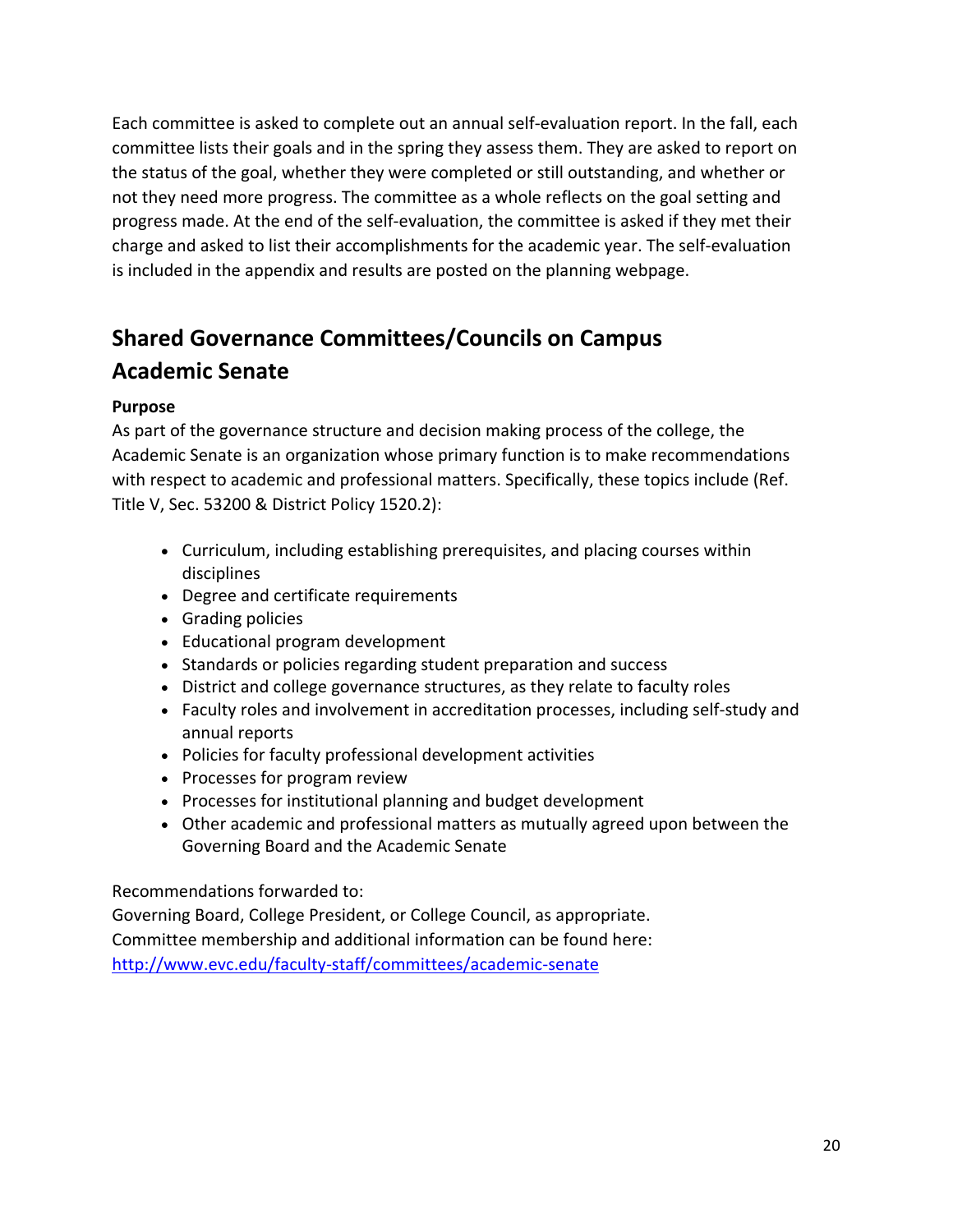### <span id="page-20-0"></span>**Classified Senate**

#### **Purpose:**

The purpose of the classified senate is to stand as a body representing the various needs, concerns, and viewpoints of the classified staff not related to union negotiation matters. The senate also aims to provide:

- A means through which classified will coordinate with administration and faculty to assure input from classified regarding college business and classified representation on college committees, thus assisting in the shared governance process.
- A body through which the professionalism of classified is articulated and valued.
- An opportunity for enhancing the democratic process of informed decision-making at Evergreen Valley College.
- An opportunity to develop individual leadership contribution and development among the college's classified staff/professionals.

#### Recommendations forwarded to:

College Council, District Council, Governing Board, College President, as appropriate. Committee membership and additional information can be found here: <http://www.evc.edu/faculty-staff/committees/classified-senate>

### <span id="page-20-1"></span>**Associated Students**

#### **Purpose**

As part of the governance structure and decision-making process of the college, the Associated Students Executive Board represents all of the Evergreen Valley College students on issues that affect them. The Council serves as a college-wide communication vehicle to and from constituency groups.

Recommendations forwarded to:

Governing Board, President, Academic and Classified Senates or College Council as appropriate. Committee membership and additional information can be found here: <http://www.evc.edu/faculty-staff/committees/associate-students>

### <span id="page-20-2"></span>**Campus Technology Committee**

#### **Purpose**

The purpose of the Campus Technology Committee is to assess campus computer resources and to develop, and annually update, a three-year comprehensive Technology Master Plan for the coordination of campus-wide computing. Specifically, the committee will:

• Make recommendations to the College Council on matters relating to the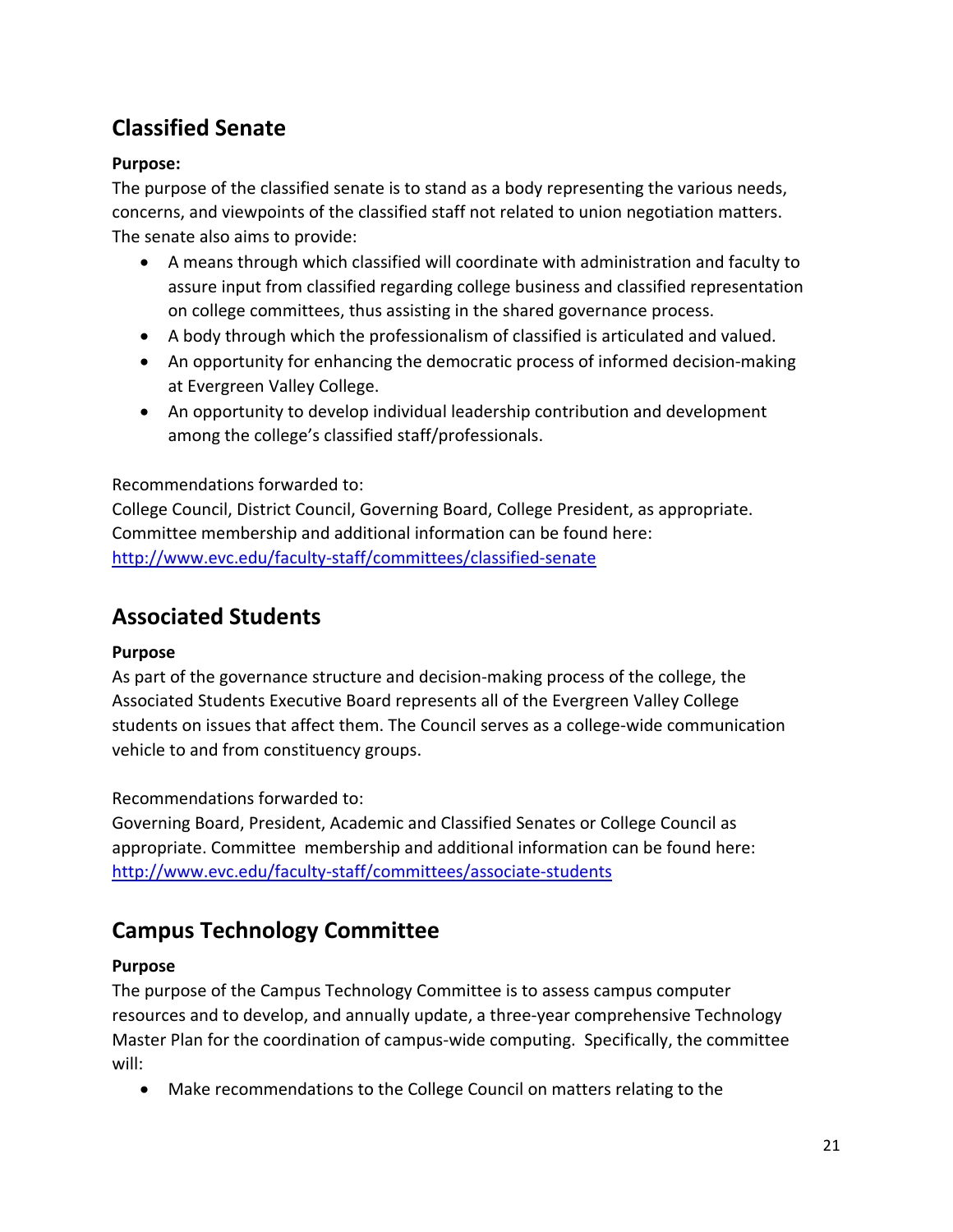acquisition and use of technology campus wide

- Create, and annually update, an EVC Technology Master Plan, Telecommunications Technology Information Program (TTIP) and Tech II Plans, and promote, evaluate and monitor their implementation
- Promote the use of computers and other technology on campus
- Make recommendations for use of technology training for faculty and staff development in collaboration with the Staff Development Committee and Learning Resources Consortium
- Make recommendations regarding priorities for the acquisition of technology, hardware and software, design and use facilities and other related resources during the review and development process. Such recommendations could include priorities for support staff, training and access to computer resources and laboratories.
- Recommend procedures for the placement, operation, repair and replacement of technology resources

Recommendations forwarded to: College Council. Committee membership and additional information can be found here: [http://www.evc.edu/faculty-staff/committees/campus](http://www.evc.edu/faculty-staff/committees/campus-technology)[technology](http://www.evc.edu/faculty-staff/committees/campus-technology)

### <span id="page-21-0"></span>**College Budget Committee**

#### **Purpose**

The purpose of the College Budget Committee is to be an advisory body to the College President on process, procedures, and development of the college budget. Specifically, the committee is charged to:

- Learn the elements of the budget and review Governing Board and District priorities
- Recommend college budget priorities and a campus budget development process
- Make recommendations to the College Council for the allocation of funding and/or budget reductions
- Disseminate accurate and timely budget information to the college community.

<span id="page-21-1"></span>Recommendations forwarded to: College Council. Committee membership and additional information can be found here: [http://www.evc.edu/faculty-staff/committees/college](http://www.evc.edu/faculty-staff/committees/college-budget)[budget](http://www.evc.edu/faculty-staff/committees/college-budget)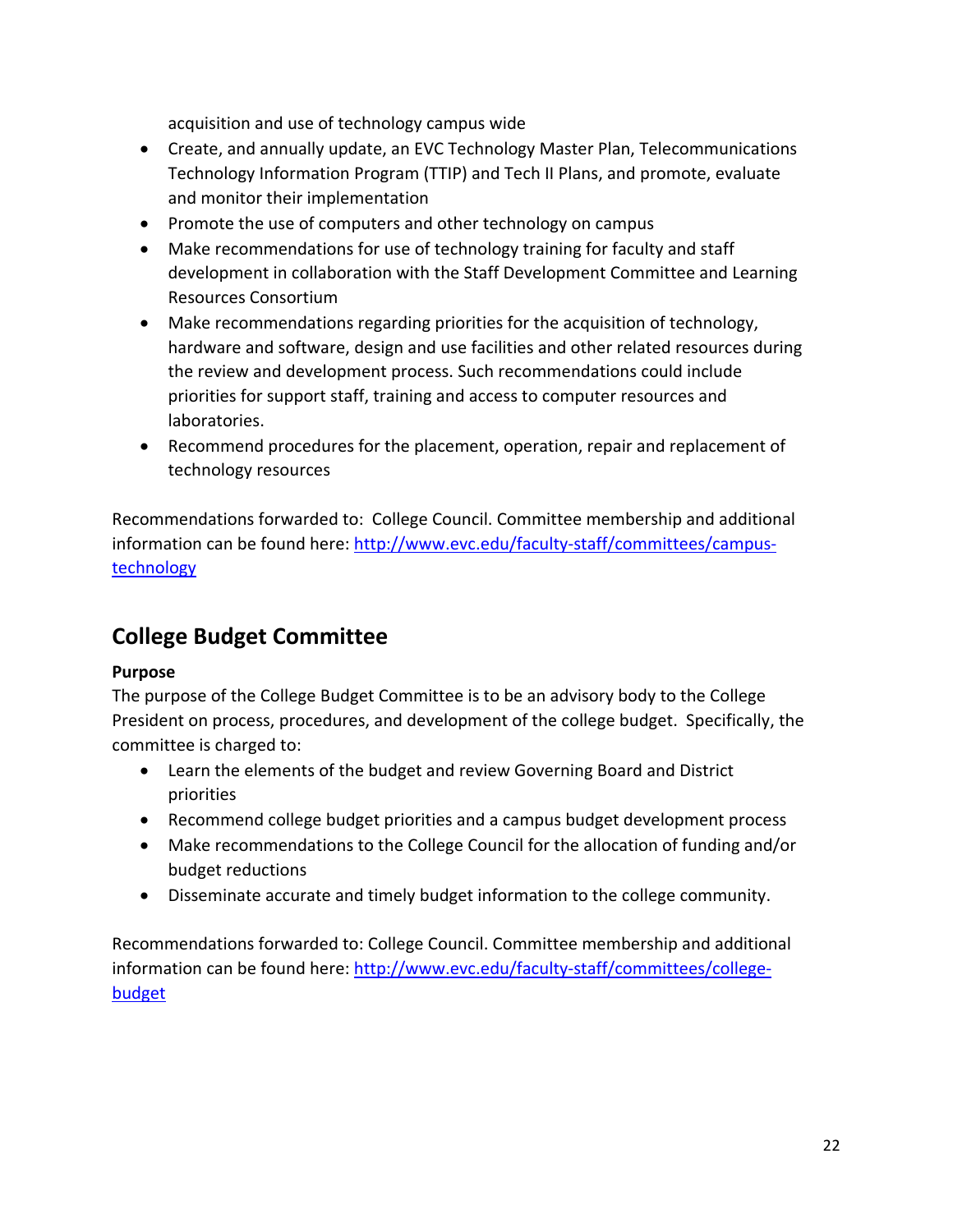### **College Council**

#### **Purpose**

The College Council is a representative council (administration; faculty; classified staff; students) that advises the College President. Specifically, the Council will:

- Provide college-wide input on shared governance issues through review and discussion
- Serve as EVC's main policy body that forwards recommendations on shared governance issues
- Make recommendations to the College President provided by the Shared Governance Committees
- Disseminate accurate and timely budget recommendations
- Oversee development and implementation of strategic planning
- Assures that strategic planning occurs as a result of campus-wide input
- Assures that initiatives are implemented in a timely manner and are revised regularly, based on assessment and the needs of the college
- Assures that the Mission, Vision and Values of the College are reviewed and revised at regular intervals
- Maintain/Implement Integrated Planning Manual. Exchange information among governance groups
- Develop and maintain College Council Timeline Review/Record/Implement and disseminate college procedures as they relate to Shared Governance.

Recommendations forwarded to: College President. Committee membership and additional information can be found here: [http://www.evc.edu/faculty](http://www.evc.edu/faculty-staff/committees/college-council)[staff/committees/college-council](http://www.evc.edu/faculty-staff/committees/college-council)

### <span id="page-22-0"></span>**Safety and Facilities Committee**

#### **Purpose**

The purpose of the College Safety & Facilities Planning Committee is to:

- Promote college culture of safety by supporting campus safety education and training.
- Review and make recommendations regarding procedures related to safety.
- Ensure a clear mechanism for individuals to report safety/facility issues, providing regular communications to the campus where the information is located.
- Review and make recommendations on bond projects to be included in the Facilities Master Plan, including prioritization of new buildings.
- Review major facilities remodeling projects and assign priorities and timelines for completion of such projects.
- Review and make recommendations on the efficient and effective utilization of college facilities.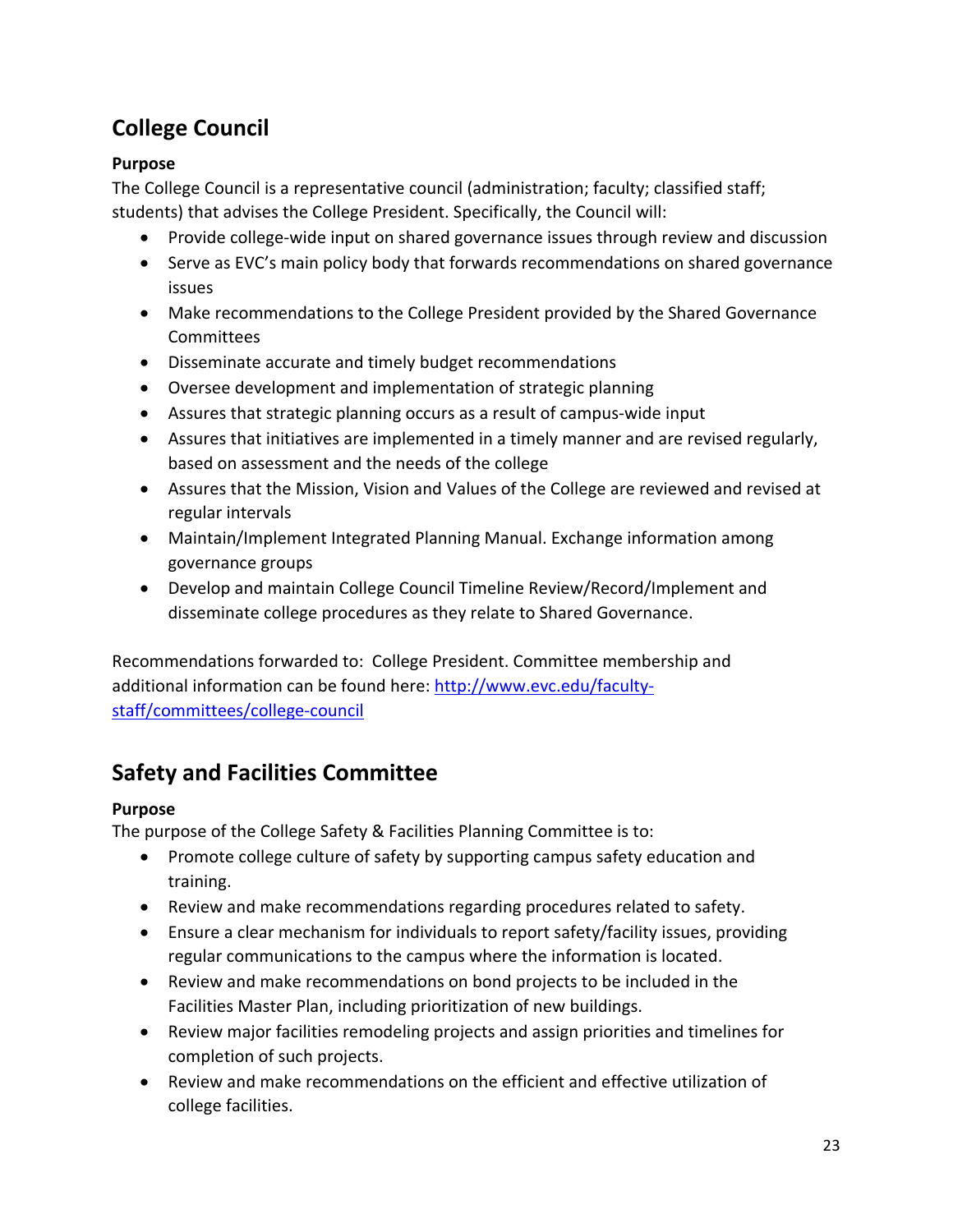Recommendations forwarded to: College Council. Committee membership and additional information can be found here: [http://www.evc.edu/faculty-staff/committees/college](http://www.evc.edu/faculty-staff/committees/college-safety-and-facilities)[safety-and-facilities](http://www.evc.edu/faculty-staff/committees/college-safety-and-facilities)

### <span id="page-23-0"></span>**Distance Education Committee**

#### Purpose

The purpose of the Distance Education Committee (DEC) is to oversee and guide the college by providing training and implementation of all the online and hybrid courses across the curriculum and programs. The committee shapes the college's approach to create robust and quality online learning by implementing a Common Course Management System (CCMS). The committee strives to support a campus culture to create innovative and cost-effective solutions to overcome the challenges in Distance Education (DE).

Specifically, this committee will:

- Provide guidance in identifying appropriate approval process of online and hybrid courses
- Provide campus-wide training utilizing the Online Education Initiatives (OEI) Rubric
- Promote CCMS and OEI Rubric through division/departments and campus activities
- Provide input to the online evaluation form(s) (ex: online courses and faculty)
- Provide input to the Distance Education Plan

Recommendations forwarded to: Academic Senate. Committee membership and additional information can be found here: [http://www.evc.edu/faculty](http://www.evc.edu/faculty-staff/committees/distance-education)[staff/committees/distance-education](http://www.evc.edu/faculty-staff/committees/distance-education)

### <span id="page-23-1"></span>**Institutional Effectiveness Committee**

Purpose

- Assure all college planning is aligned and responsive to the college mission and goals
- The committee oversees college accreditation, program review and strategic planning processes

#### **Accreditation Charge:**

- Oversee the Accreditation compliance process and related accountability in consultation with the VP of Academic Affairs and the various constituent groups
- Coordinate accreditation activities, including preparation of self-study reports, midterm reports, interim reports, annual reports, and site visitations for accreditation reaffirmation, to ensure sustainable and continual quality improvement
- Create and monitor a work plan and schedule inclusive of the accreditation cycle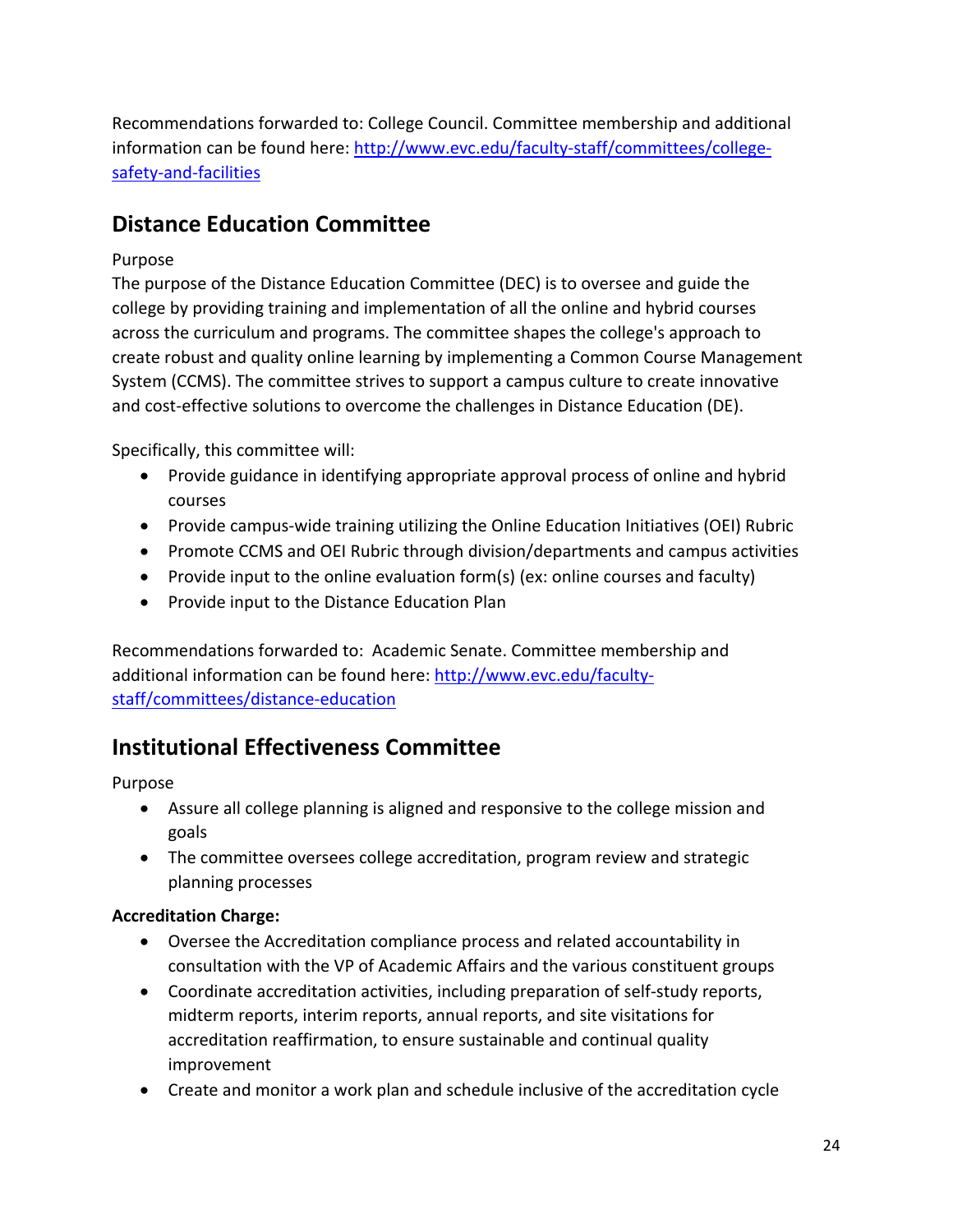- Receive and distribute information to and from campus and community constituencies
- Maintain accreditation reports and update resources in the Accreditation Resource Center (Evidence Room)

#### **Program Review Charge:**

- Establish, monitor, and oversee the program review criteria, process, implementation, and accountability in consultation with the Academic and Classified Senates and college council
- Facilitate a data driven Program Review process that will inform institutional priorities
- Coordinate information and data (SLO) with SLO Sub-Curriculum Committee
- Develop and monitor Program Review schedule for the college campus and implement formal notification of scheduled program reviews
- Provide consultation and feedback during program review process
- Ensure program review is available for public access

#### **Strategic Plan Charge:**

- Establish, monitor, and oversee the Strategic Planning process, implementation and accountability
- Ensure all college planning is responsive to the college vision, values, mission goals, community, and student demographics, while integrating district mission and values
- Ensure that all planning processes involve appropriate segments of the college community
- Forward recommendations to College Council and Academic and Classified Senates as appropriate
- Create process to report ongoing assessment of the effectiveness of the college strategic plan
- Oversee the Educational Master Plan process, implementation, and accountability

<span id="page-24-0"></span>Recommendation forwarded to: College Council and Academic and Classified Senates as appropriate. Committee membership and additional information can be found here: <http://www.evc.edu/faculty-staff/committees/institutional-effectiveness>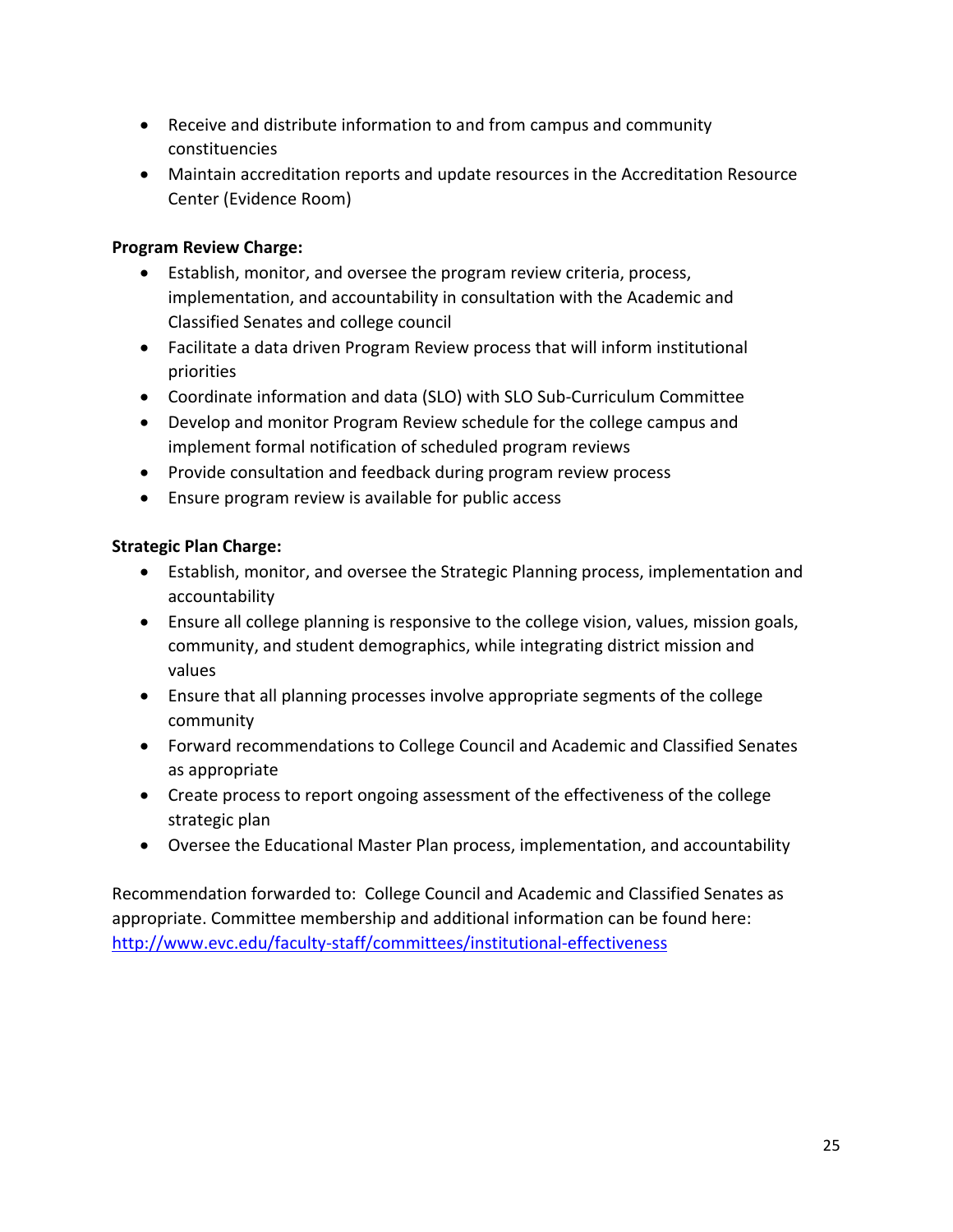### **Curriculum Committee**

#### **Purpose**

The purpose of the College Curriculum Committee is to review, approve, and recommend additions, deletions and changes to the curriculum of the college.

Specifically, this committee will:

- Review, approve and recommend additions, deletions and changes to the curriculum of the college
- Articulate and coordinate curriculum matters with San Jose City College, UC, CSU, and other appropriate entities
- Review, approve and recommend new programs and instructional requirements for students

Recommendations forwarded to: Academic Senate. Committee membership and additional information can be found here: [http://www.evc.edu/faculty-staff/committees/all-college](http://www.evc.edu/faculty-staff/committees/all-college-curriculum)[curriculum](http://www.evc.edu/faculty-staff/committees/all-college-curriculum)

### <span id="page-25-0"></span>**Staff Development Committee**

#### **Purpose**

The purpose of the Staff Development Committee is to plan and coordinate the staff development activities for faculty and staff. The committee will also work in collaboration with the College Technology Committee in planning and funding activities. The Staff Development Committee is charged with the following responsibilities:

- Assess the needs of the college as they relate to staff development and improvement of instruction
- Develop programs and strategies to meet these needs
- Annually evaluate the staff development program and funding guidelines
- Examine and approve or deny requests for staff development funding
- Develop, update and maintain policies to promote staff development
- Plan and coordinate Professional Development Day activities subject to the requirements of the Faculty Association Collective Bargaining Agreement and approval of the Academic and Classified Senates. (See FA Contract, Sections 11.6, 7, 8, 9 & 10).
- A Professional Improvement Committee shall consist of three (3) representatives of the Academic Senate, one (1) administrator, and one (1) representative of the Faculty Association

Recommendations forwarded to: College Council or Academic and Classified Senates, as appropriate. Committee membership and additional information can be found here: *<http://www.evc.edu/faculty-staff/committees/staff-development>*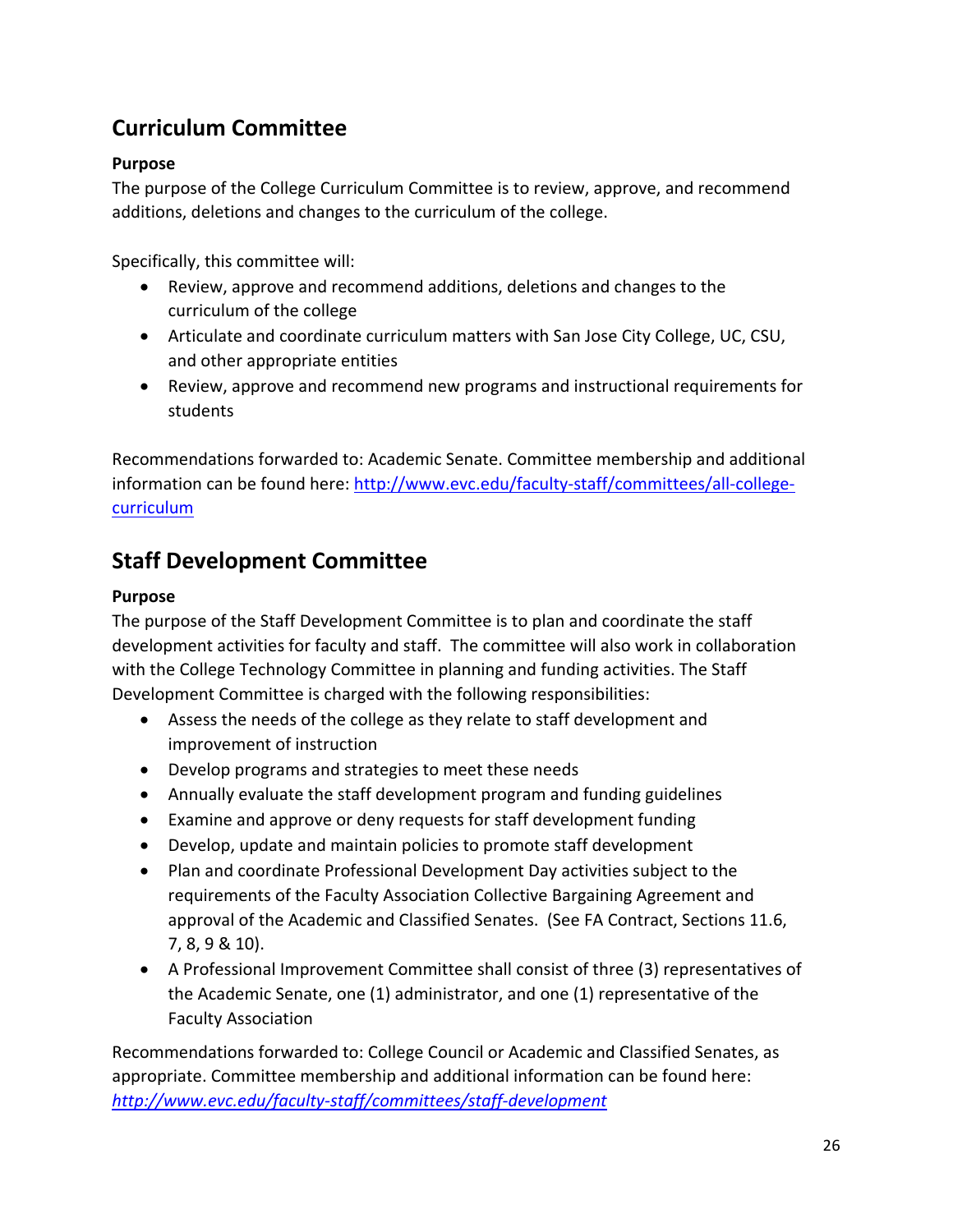### <span id="page-26-0"></span>**Student Learning Outcomes Assessment Committee**

#### **Purpose**

The purpose of the Student Learning Outcome Assessment Committee (SLOAC) is to oversee and guide the college process for writing/incorporating SLOs and assessment across the curriculum and programs. The committee shapes the college's approach to assessment by providing a common assessment language through SLO Assessment Plans and the standardized assessment reporting templates. The committee strives to support a campus culture of assessment by encouraging assessment dialogue and sharing best practices to improve student learning and integrate results into college planning.

Specifically, this committee will:

- Provide guidance in identifying appropriate assessment measures for SLOs
- Provide structure for mapping of outcomes (course, program, institution) and documentation of assessment results
- Facilitate staff development on SLO assessment and reporting
- Promote campus assessment dialogue through division/departments and campus activities
- Provide campus-wide progress reports on assessment activities

Recommendations forwarded to: Academic Senate Academic Senate supports SLOAC work by:

- Championing SLO related initiatives/activities- reporting back to divisions, and linking assessment work to improvement
- Actively contributing to the culture of assessment by participating in and sharing assessment results, while helping to lead campus efforts
- Supporting Institutional Learning Outcomes (ILO) assessment activities by participating in assessments, and adopting standardized rubrics

Committee membership and additional information can be found here: <http://www.evc.edu/faculty-staff/committees/student-learning-outcomes-assessment>

### <span id="page-26-1"></span>**Student Success Advisory Committee**

#### **Purpose**

The Student Success Advisory Committee (SSAC) is responsible for providing advice to the Dean of Student Success on program policies, processes, and service delivery strategies to increase student success through the Student Success and Support Program (SSSP), the Student Equity Plan (SEP), and the Basic Skills Initiative (BSI). The committee also seeks out and disseminates effective, research-based practices that aim to help students identify and complete their education and career goals.

- Reviews proposed plans for SSSP, SEP, and BSI and provides feedback
- Reviews program outcomes and provides recommendations for continuous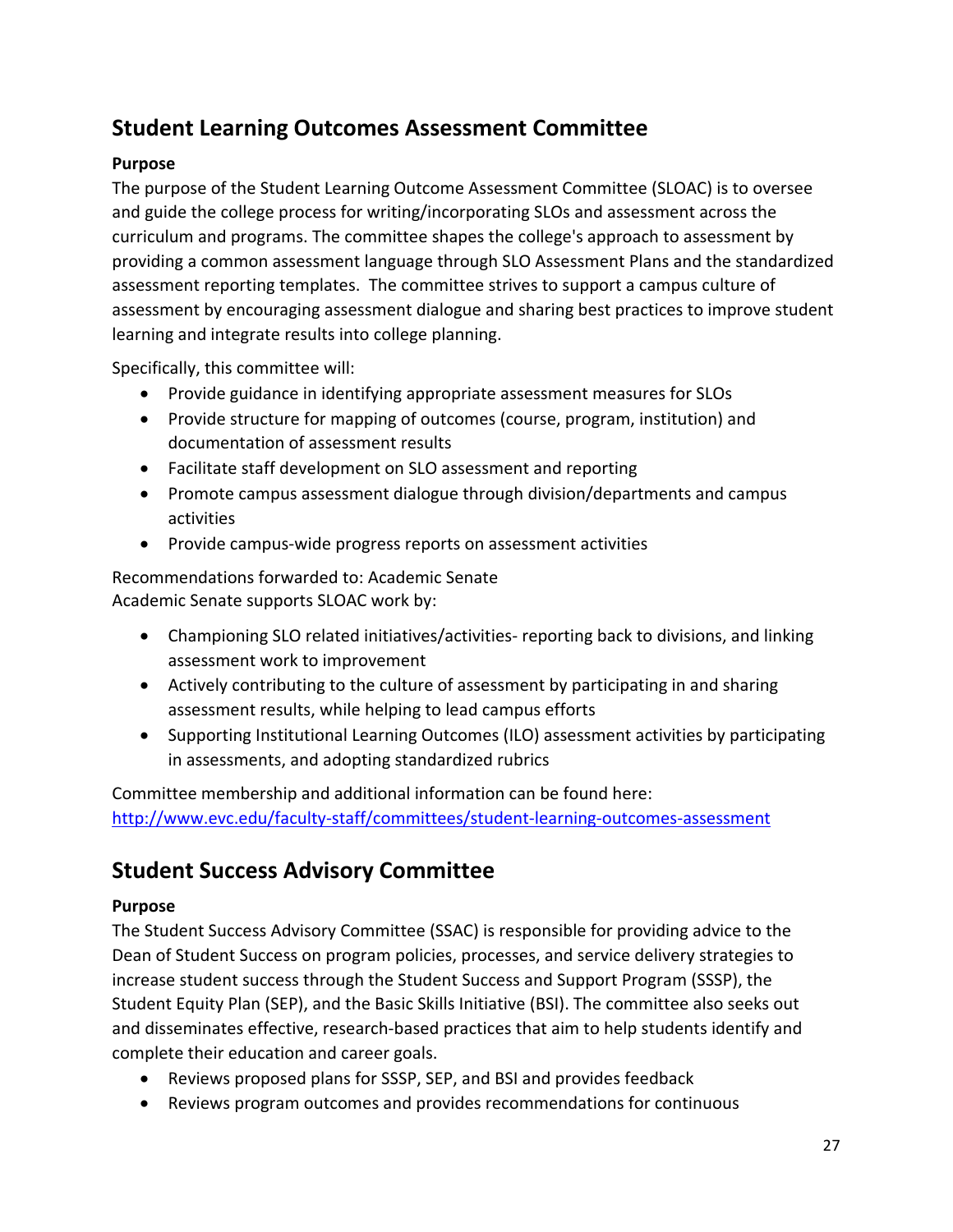program improvement

- Discusses issues and challenges in the implementation of SSSP, SEP, and BSI plans and makes recommendations
- Presents annual reports to the College Council on the progress the institution is making in implementing these plans
- Identifies and disseminates student retention and intervention strategies and works to integrate these into the daily fabric of the institution

Recommendations forwarded to: College Council. Committee membership and additional information can be found here: [http://www.evc.edu/current-students/student](http://www.evc.edu/current-students/student-success/student-success-committee)[success/student-success-committee](http://www.evc.edu/current-students/student-success/student-success-committee)

### <span id="page-27-0"></span>**Student Success and Equity Planning- Annual Reporting**

Through Senate Bill 1456, the Student Success Act of 2012 and the Board of Governor's Student Equity policy, the Student Success Support Plan (SSSP), the Student Equity Plan (SEP) and the Basic Skills Initiative (BSI) are state mandated programs. The planning and reporting structure related to these programs are provided by the California Community College Chancellor's Office (CCCCO). The plans are developed and revised on an annual basis, with an integration planning process for SSSP, SEP and BSI.

The Student Success Advisory Committee (SSAC) serves as an advisory group to the Deans responsible for SSSP, SEP and BSI and provides recommendations on the development of the interventions or activities that support the plans. The Student Success Dean provides an annual report - in late spring semester -to college council, and the faculty co-chair of SSAC provides an annual update to Academic and Classified Senates - late spring semester. The Dean of Non-Credit provides an annual report to college council in late spring semester.

### <span id="page-27-1"></span>**SLO Assessment Planning- Annual Reporting**

SLO Assessment Planning and reporting college progress on SLO Assessment is facilitated by the Student Learning Outcomes Assessment Committee (SLOAC).

#### Courses and Instructional Program SLO Assessment

- o Assessment and evaluation of interventions is ongoing. However, the minimum assessment standards include:
	- Assessment planning for the year begins at the first division meeting of the academic year
	- At least one course or program SLO is assessed each year
	- Sharing assessment results and interventions occurs biannually during division/department or faculty meetings
	- Updated SLO assessment matrices are sent to SLO Coordinators on or before March 1st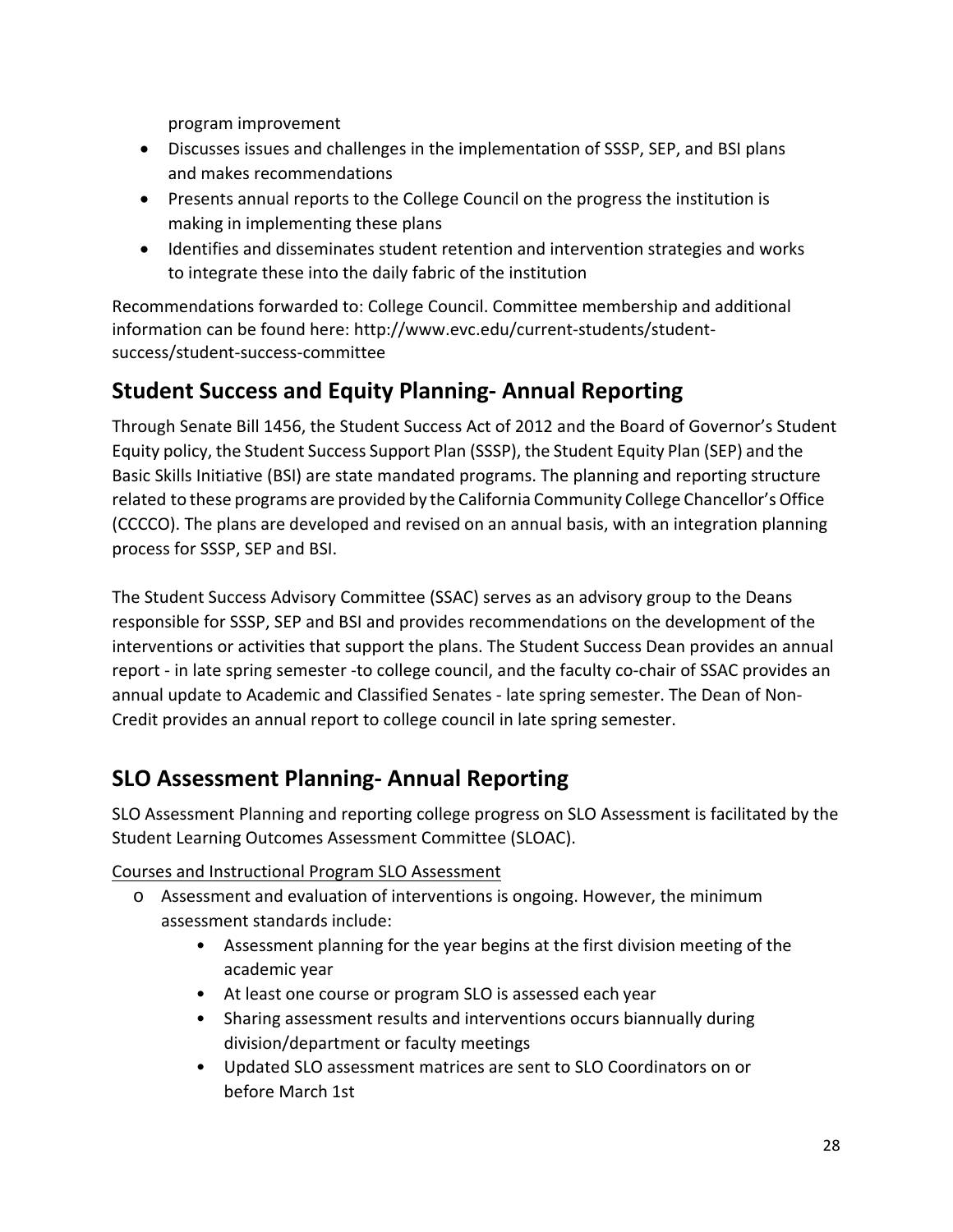• When all SLOs have been assessed, then assessment cycle begins again

#### Career Technical Education courses and Programs

- o Assessment and evaluation of interventions is ongoing. However, the minimum assessment standards include:
	- Assessment planning for the year begins at the first division meeting of the academic year
	- At least one course or program SLO is assessed each year
	- Sharing assessment results and interventions occurs biannually during division/department or faculty meetings
	- Updated SLO assessment matrices are sent to SLO Coordinators on or before March 1st
	- When all SLOs have been assessed, then assessment cycle begins again

#### Student Services Programs

- o Assessment and evaluation of interventions is ongoing. However, the minimum assessment standards include:
	- Assessment planning for the year begins at the summer manager's meeting
	- At least one program SLO is assessed each year
	- Sharing assessment results and interventions occurs biannually during division/department or faculty meetings
	- Updated SLO assessment matrices are sent to SLO Coordinators on or before March 1st
	- All SLOs have been assessed by 2018, then assessment cycle begins again

#### Administrative Unit Outcomes (AUOs)

- o Assessment and evaluation of interventions is ongoing. However, the minimum assessment standards include:
	- Assessment planning for the year begins at the first division meeting of the academic year All AUOs are assessed annually
	- AUOs annual reports submitted to SLO Coordinators on or before March 1st
	- Sharing assessment results and interventions occurs biannually during division/department or staff meetings

#### Institutional/GE Learning Outcomes (ILO)

- o Assessment and evaluation of interventions is ongoing. However, the minimum assessment standards include:
	- Assessment planning involves 1.5 years and begins at the first SLOAC meeting of the academic year
	- At least one ILO is assessed each year
	- Sharing assessment results and interventions occurs biannually during Professional Development Days (PDD) or campus communication.
	- Updated ILO assessment matrices are sent to SLO Coordinators on or before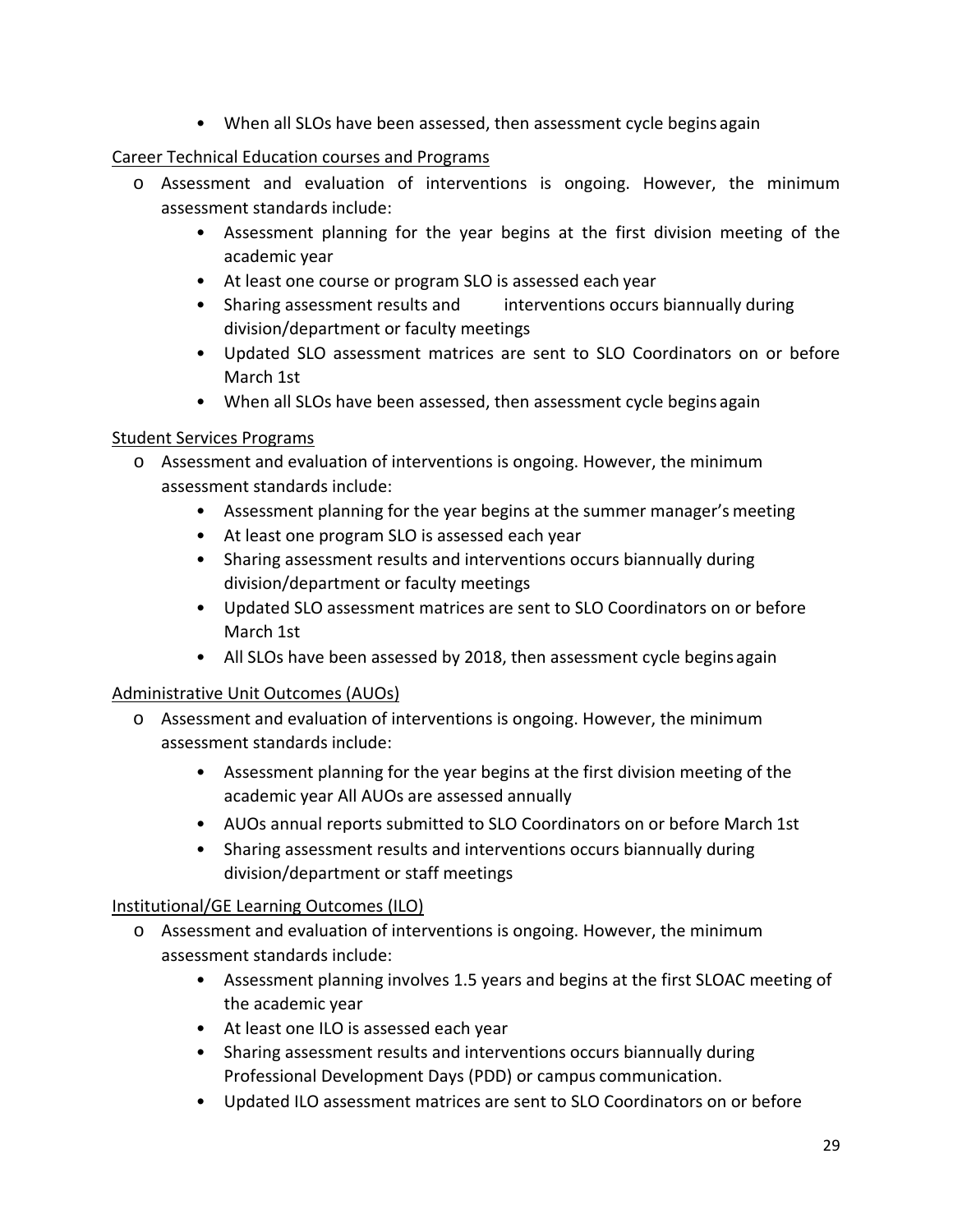December 1st

• All ILOs have been assessed by 2018, then assessment cycle begins again

Reporting campus progress on SLO Assessment

- The SLO Coordinator track SLO assessment progress at all levels
- SLOAC provides summary report to area managers biannually
- SLOAC provide campus progress report to Academic Senate annually in March
- SLOAC provides campus progress report in the ACCJC Annual report in March
- Faculty completing program reviews address student learning by reviewing, in aggregate, SLO assessment results and interventions

### <span id="page-29-0"></span>**Program Review**

Program Review is a self-assessment by the college's instructional and non-instructional programs. It promotes institutional effectiveness and provides a basis for the college's budget planning and resource allocation. Through Program Review, college programs systematically collect and analyze quantitative and qualitative data, gauging their performance by comparing these data against state standards.

Instructional Programs undergo program review every six years, Career Technical Education programs undergo program review every two years, and Student Support Services undergo program review every three years.

Program Review includes the use of reflective conclusions to formulate plans to sustain or improve the programs, to advance the mission of the college, and to support institutional goals and institutional objectives. Improving student learning and achievement are central to the analysis of program effectiveness for instructional disciplines and student services programs.

Each academic year, Program Review begins in fall semester to allow sufficient time for meaningful discussion among colleagues and supervisors. The process can be summarized as Review, Reflect, and Plan. Program Review criteria require all programs to list or link to institutional goals and program commitments as well as program (PLOs) and course-level student learning outcomes (SLOs). Programs report on assessment results, progress toward achieving goals, and any evidence indicating a need for additional resources.

Program Review is a key stage of the integrated planning process at Evergreen Valley College. The Institutional Effectiveness Committee (IEC) oversees the Program Review process under the authority of College Council. IEC membership includes faculty, classified staff, students, administrators, and the Institutional Effectiveness Office. Once IEC has reviewed and recommended approval for a successful Program Review, College Council then has the authority to approve it.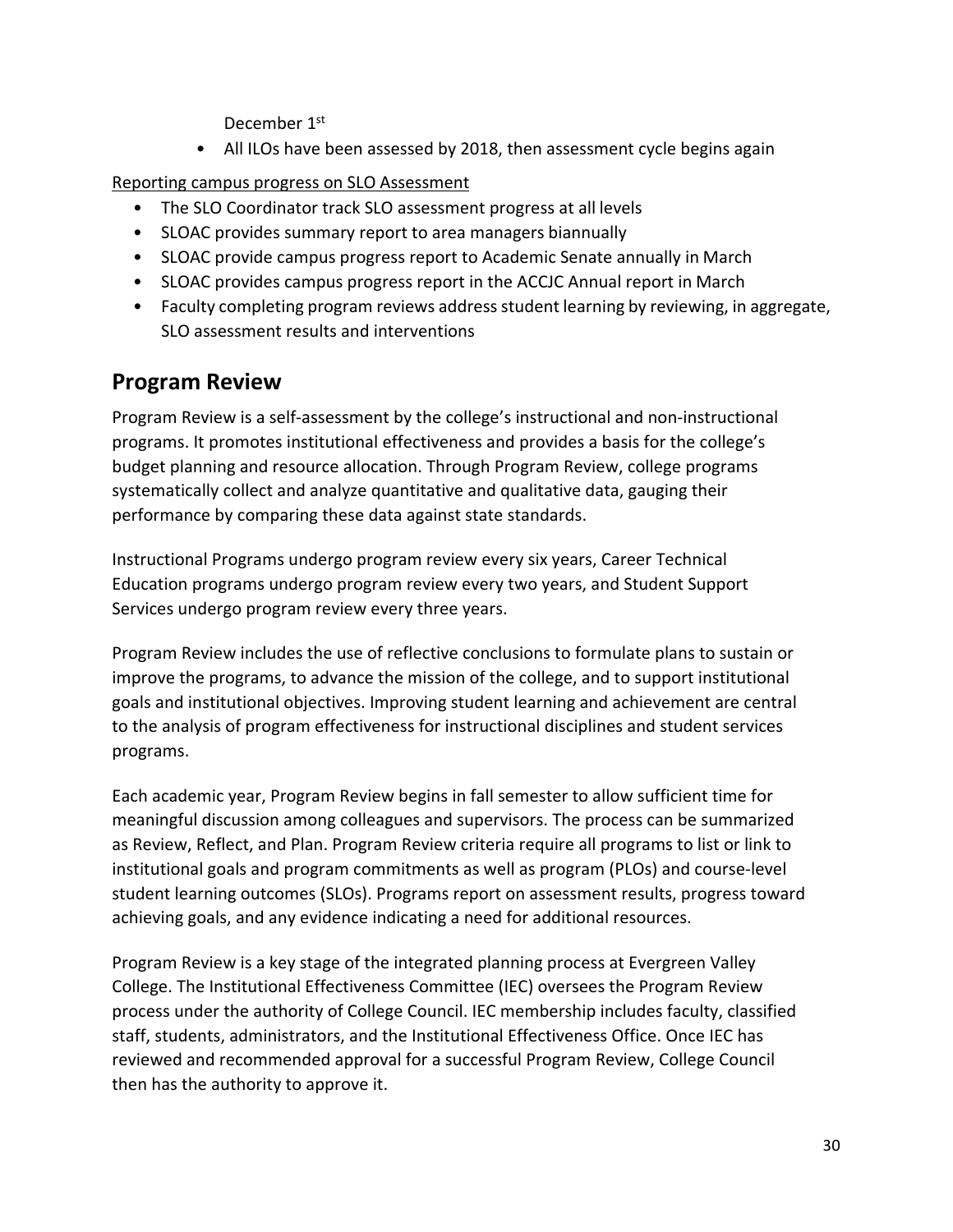### <span id="page-30-0"></span>**Budget Allocation Cycle for Program Review**

| Program Review is submitted by November 30 <sup>th</sup> to IEC                                                                                                                  |
|----------------------------------------------------------------------------------------------------------------------------------------------------------------------------------|
| IEC approves first draft, forwards resource requests to committees, by February<br>$\bullet$<br>28 <sup>th</sup>                                                                 |
| Vet data requests through the following Committees in March:<br><b>Technology</b><br><b>Academic and Classified Senates</b><br><b>Facilities for prioritization</b><br>$\bullet$ |
| Budget Committee will review requests and prioritize funding to be spent in the<br>$\bullet$<br>next Academic Year in April                                                      |
| Budget Committee will send recommendations to College Council in May<br>$\bullet$                                                                                                |
| The College Council will send their recommendation to the EVC President by the<br>$\bullet$<br>end of May for funding for the next Academic Year                                 |

The Institutional Effectiveness Committee and Vice President of Administration set the yearly budget allocation process for Program Review to align with the College Budget Process. The College operates on an academic schedule with the fiscal year beginning July 1st. After Program Reviews are submitted to the Institutional Effectiveness Committee at the end of November, resource requests are forwarded to the appropriate committee for prioritization: Technology, Academic and Classified Senates or Facilities. The committees will review requests and make recommendations to the College Council. All initiatives that are funded will receive notification before the end of May for funds to expend in the next academic year.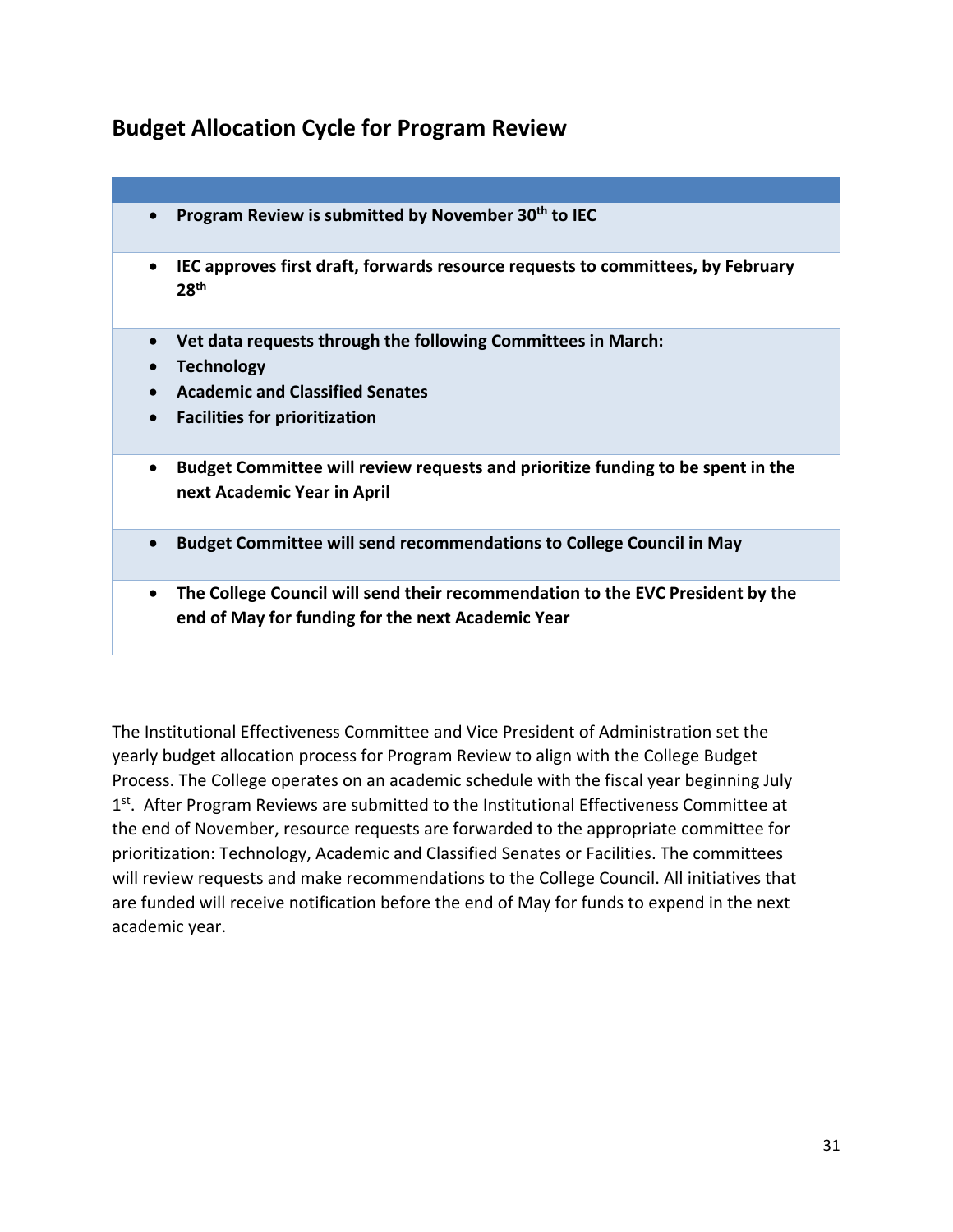### **Full-time Faculty Hire Request Process**

EVC Academic Senate Fall 2019/20 Timeline:

<span id="page-31-0"></span>

| Oct 1   | Academic Senate approved this faculty hire process for 2019/20              |
|---------|-----------------------------------------------------------------------------|
|         | academic year.                                                              |
| Oct 10  | Faculty hire requests are due to Academic Senate Office by 5:00 PM          |
|         | Thursday Oct 10 (electronic submission please).                             |
| Oct 15  | The Academic Senate will review all faculty hire requests. Faculty          |
|         | should be present to answer any questions the Senators may have             |
|         | regarding the request. In addition, faculty may sign-up to provide up       |
|         | to 2 minutes of clarifying remarks to the Senate about their request.       |
| Nov $5$ | Senators will approve a prioritized list of full-time faculty hires for the |
|         | academic year 2019/20. The list will then be delivered to the college       |
|         | President as the Senate's recommendation.                                   |
|         |                                                                             |

#### **How to submit a faculty hire request:**

Submit a written one-page summary of the rationale/justification supporting the request for a full-time faculty position. Additional information supporting the request may be attached. Consider retirements, mandated changes, new initiatives, demonstrated growth trends, improvement of student success, transfer, graduation, certificates and any other relevant information.

Submit the request to the Academic Senate Office (electronically) [EVCAcademic.Senate@evc.edu](mailto:EVCAcademic.Senate@evc.edu) and copy [Karen.frey@evc.edu](mailto:Karen.frey@evc.edu) **by 5:00 PM October 10, 2019.**

The Academic Senate will make its recommendation based upon a number of factors including but not limited to: course fill-rates, wait lists, FTEF, number of students served, number of sections offered in an area, number of full-time faculty, number of adjunct faculty, safety concerns, retirements, mandates, program review information, the recommendation by existing department faculty and other information.

While faculty are encouraged to submit full-time faculty hire requests, the absence of such a request does not limit the Academic Senate to identify full-time faculty needs in a department and forward that recommendation to the President. Should this occur all faculty in the affected department will receive notice no later than October 14 at 12 noon and will be invited to the October 15 Academic Senate meeting to share their recommendation.

During the November 5 Academic Senate meeting the faculty hire list will be approved and forwarded to the college President.